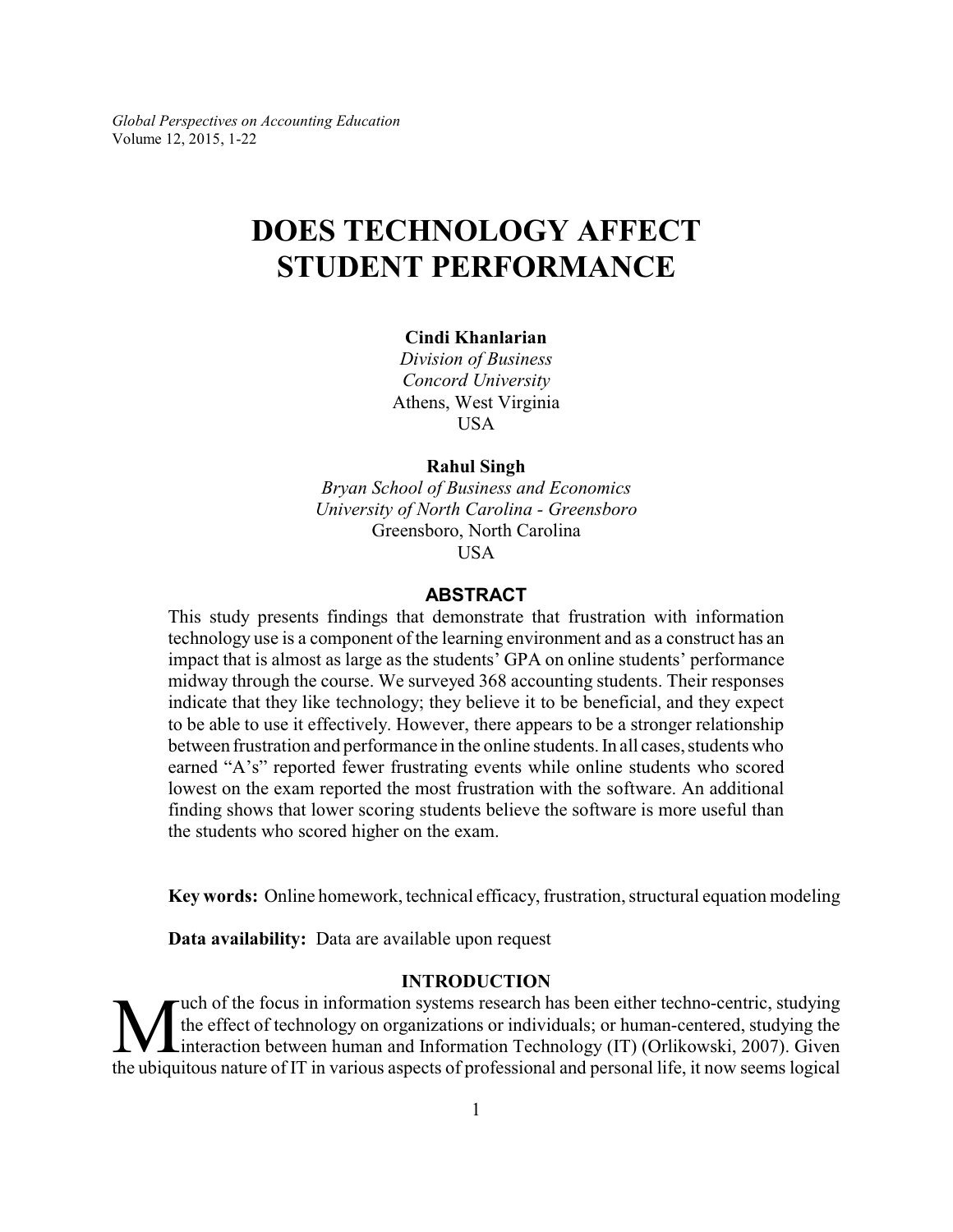to view IT as an integral part of our environment. Today's universities house an entire generation of young adults who have used technology throughout their lives. They do not complain when asked to use a new technology for class.

Our study found that college students like technology; they believe it to be beneficial, and they expect to be able to use it effectively. However, there is also a feeling of frustration. Technicism, the belief that technology can rescue society from its woes, (Schuurman, 1997), appeals to the Superman qualities students emulate. Like Ironman, students are not born with super powers, but with the help of technology, they believe they can achieve more. Although the use of technology and the inherent frustration is so intertwined with the educational setting, it can affect the human psyche, motivation and ultimately the success of students.

This study presents findings that demonstrate that frustration with IT use is inherent in the learning environment and particularly affects low-performing students. Frustration with required technology use is intuitive and commonplace, yet it is rarely examined in the educational systems literature. Our results indicate we should re-examine IT literature regarding adoption to include frustration with specific IT use and its impact on student performance.

Many characteristics of the world have changed in the past 200 years such as national boundaries, average temperatures and populations, yet we still teach the way we have taught for hundreds of years. One concession to change has been the use of technology to help students learn. Throughout history, the invention of new technology has benefitted civilization. For example, modern medicine has improved health while railroads have improved transportation. We assume that since the technology is available, it should be used. It has become part of our environment, and we use it automatically. This paper examines student performance when students use web-based homework software in accounting classes to determine whether technologyaffects their final grades. Using structured equation modeling, SEM, we find that frustration plays an important role when using technology, especially for online students. In this study, frustration is negatively related to student performance. Students reporting the most frustration also reported the lowest grades.

The remainder of the paper is organized as follows. In the next section, we review the existing literature on technology, e-learning and web-based homework to develop a theoretical foundation for the impact of relevant constructs in these environments on student performance. We utilize the literature to develop research hypotheses to answer our research question. Next, we present our research design, used to test our hypotheses and present the items used to collect data. We then present our data analysis utilized to test our hypotheses and discuss our findings. We conclude the paper in the final section and offer limitations and directions for future research.

## **LITERATURE REVIEW AND HYPOTHESIS DEVELOPMENT Technology in Education**

Web-based homework (WBH) software is part of a broader concept called e-learning which refers to the use of electronic technology to deliver content or help students practice and learn educational material. Hamid (2001) suggests that the "e" in e-learning has been the focus of what the technology can do, but that we should look at how students learn and adapt the technology to their needs. He suggests that "in our eagerness to embrace technology, we sometimes forget the fundamentals" (p. 313), suggesting we may adopt the technology without being sure it will help students learn. He believes we should examine the e-learning concept to avoid potential pitfalls such as learning computer-based skills that may become obsolete at the expense of time-tested skills such as critical thinking. Yet, assessment mechanisms, such as homework assignments and exams, are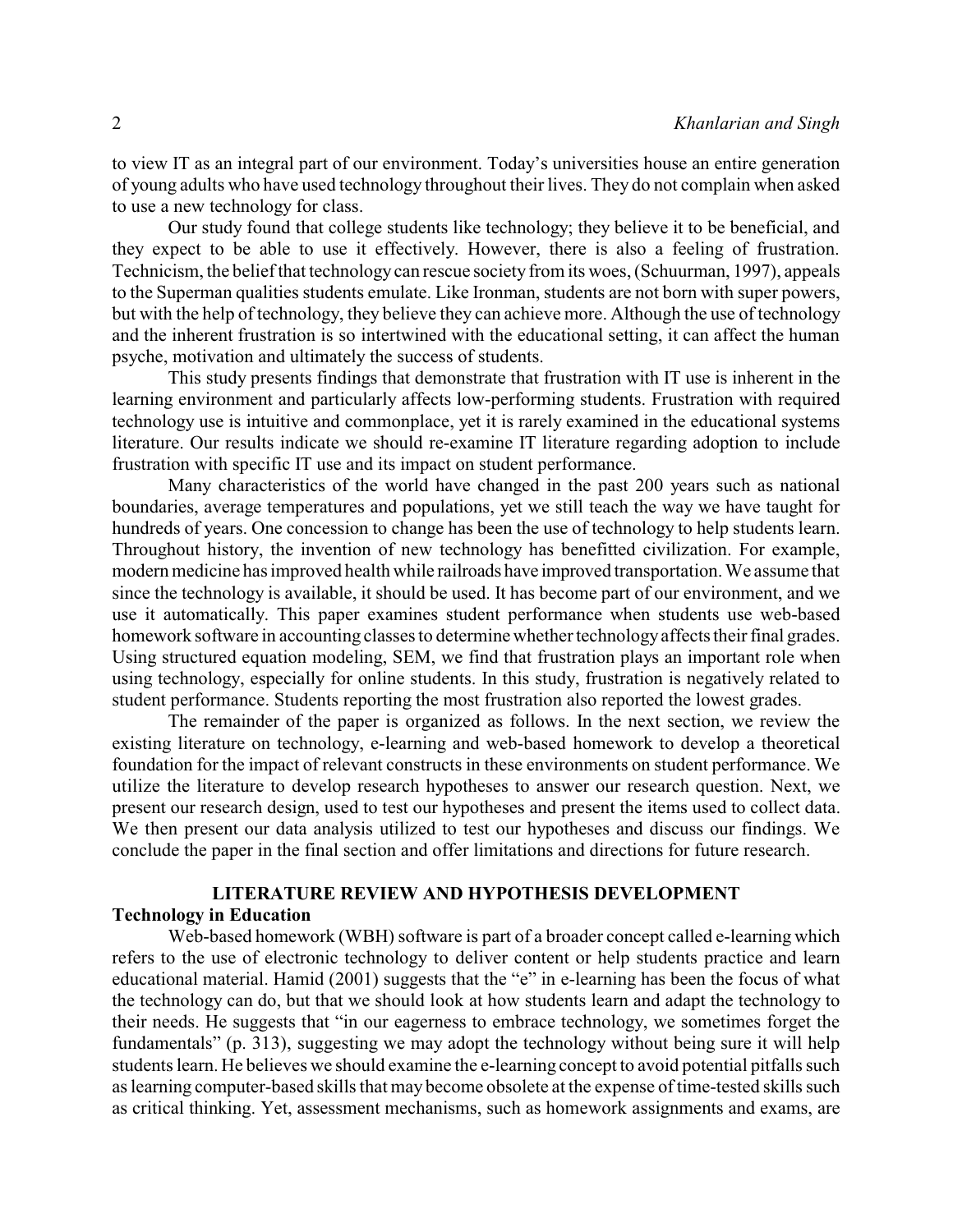#### *Does Technology Affect Student Performance* 3

increasingly completed online using web-based homework software (Dillard-Eggers et al., 2008). Now, millions of university students complete homework assignments online, using web-based software provided by textbook publishers. The use of the technology is based on the belief that practice is necessary for achievement and homework is assigned for practice, and the faster the students receive the feedback, the more theywill learn (Pascarella, 2004). The growth in this method of delivery and assessment suggests that research into its efficacy is both timely and important.

WBH software is a web-based learning environment where students solve homework problems and receive instantaneous feedback on their progress and performance. The pervasive use of IT in the business sector and the technochanges (Bruque et al., 2008) that result from IT-induced change have had an impact in the classroom. In many places, the organization adopts IT and transforms the workplace, but at today's universities, the professor adopts the IT and transforms the learning environment.

As budgets shrink, class sizes increase causing professors to make changes to class because of the grading load. Rather than eliminate homework completely, some faculty members use WBH software solutions, and the technology allows students to practice and receive instant feedback. An added benefit is that the grades are instantly recorded for the educator's use.

But WBH does have some drawbacks. If a student enters the wrong answer, some publishers' WBH sites give no indication as to why it is wrong. It could be something as simple as a rounding error, decimal or transposed number, but the student does not know that. (Newer versions of the software sometimes include a link to the corresponding part of the textbook or give hints.)

Another drawback involves students gaming the system, meaning the student tries to complete the task of finishing the assignment without actually doing any work (Baker et al., 2004). Some WBH versions can be set to provide hints after the first, second, or n<sup>th</sup> attempt, so students quickly learn to enter anything the first few times in order to get to the hints. Sometimes the hints will provide a formula, so the student does not have to open the book.

One more drawback is that simply grading based on right-or-wrong places emphasis on the correct answer and not on the process. Creating a balance sheet using WBH software is simply a matter of selecting an item from a list. The form is already created for the student, and the list of accounts from which the student selects answers is not comprehensive.

The use of WBH can also take more time than paper homework. One study found that students using WBH spent an average of thirty minutes to an hour more each week on homework than paper-based homework students (Bonham et al., 2001). They say the reason is that students get credit for doing paper homework whether it is right or not, but online homework only gives credit for correct answers.

Finally, a study by Caruso (2004) also found problems with educational technology in that many students believed it was extra work to learn the software and the course material. Some of them had trouble running the applications or web pages on their computers, some had trouble printing and several lacked technical support.

Before the use of WBH became commonplace, Eskew and Faley (1988) examined determinants of accounting students' performance and found past academic performance to be the best indicator of future performance, in that grades predict other grades. A study by Palocsay and Stevens (2008) also found GPA to be the best predictor of student performance. Research that has examined personal characteristics as predictors of student success such as Cron et al., (2005), found a negative relationship between negative emotions and student performance. They report a negative relationship between student performance and low learning goals and no significant relationship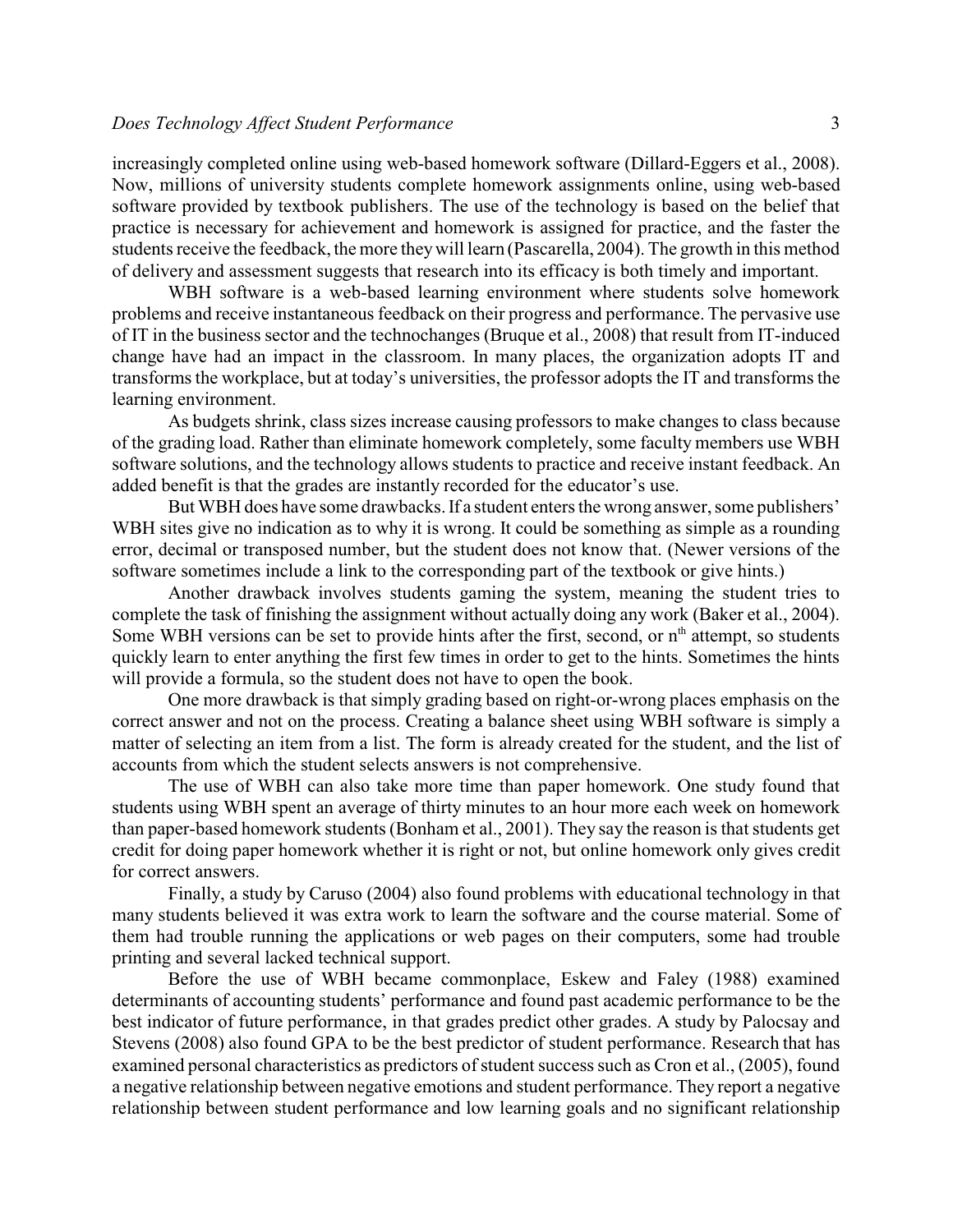between student performance and high learning goals. In other words, students with high learning goals will experience negative emotions, but the emotions will be neutralized, whereas a student with low learning goals will experience a negative emotion, and it will affect their performance. From this, we would expect negative emotions with the WBH software to have a negative impact on student performance, particularly on students with low learning goals. However, the negative emotions used in Cron's study involved more than just frustration; they also included anger, fear, disappointment, shame and discomfort. This study examined frustration and student performance.

#### **Frustration**

Doob and Sears (1939) define frustration as interference with goal-directed behavior. Frustration is an emotional state that arises when a person is attempting to reach a goal and is thwarted (Berkowitz, 1989). From the IT literature, Bessiere et al. (2006) wrote that "nearly every computer user has, at one time or another, experienced frustration" (p. 942). Frustration is present when a person has a limited amount of time to complete a task and something occurs to thwart its progress. For example, a professor may have ten minutes to type and print a document. Everything is going fine, and she clicks the print button with two minutes to spare. However, the printer fails to print. She does not understand how the printer works, but she knows it is supposed to print. In addition, when students use online homework grading systems, they read a problem and enter an answer. If the answer is correct, they move on, but if the answer is incorrect, they must repeat the process. Are they frustrated? Frustration is likely to be present in every computer application.

Another study that has included frustration as an emotion is by Hove and Corcoran (2008). They reported the effect of educational technologies and their impact on learning by demonstrating that use of a virtual learning environment, such as Blackboard, resulted in higher levels of frustration than occurred in normal lecture classes. Based on their findings, we believe online students will experience more frustrating events.

**H1:** Online students experience higher levels of frustration associated with using technology for learning than face-to-face students

#### **Usefulness**

Other characteristics of educational technologyare important to our study. Gunawardena and Duphorne (2000) reported that a technology's usefulness is more important to students than its ease of use. In information systems research, usefulness is defined as the user's subjective probability that the technology will increase job performance (Davis et al., 1989). The relationship between usefulness and student performance is also tested in our study.

We began this study with the belief that most students seem to like technology. We further believe that students who select an online course may do so because of their affinity for technology. Since technological usefulness is determined by the user's belief in the technology's ability to help a user attain a goal, it seems logical to believe that students taking the course online will believe the technology is more useful than face-to-face students. TAM, the Technology Acceptance Model (Davis et al., 1989), is a model of why people use technology. His study found that at the beginning of a fourteen-week period, behavioral intention to use and ease of use were both influential in determining use, but at the end of the period, intention to use was affected directly by usefulness. From this, WBH would be expected to be adopted and used by students because of its usefulness after the instructor demonstrates how to use it. Based on TAM, over time the students should use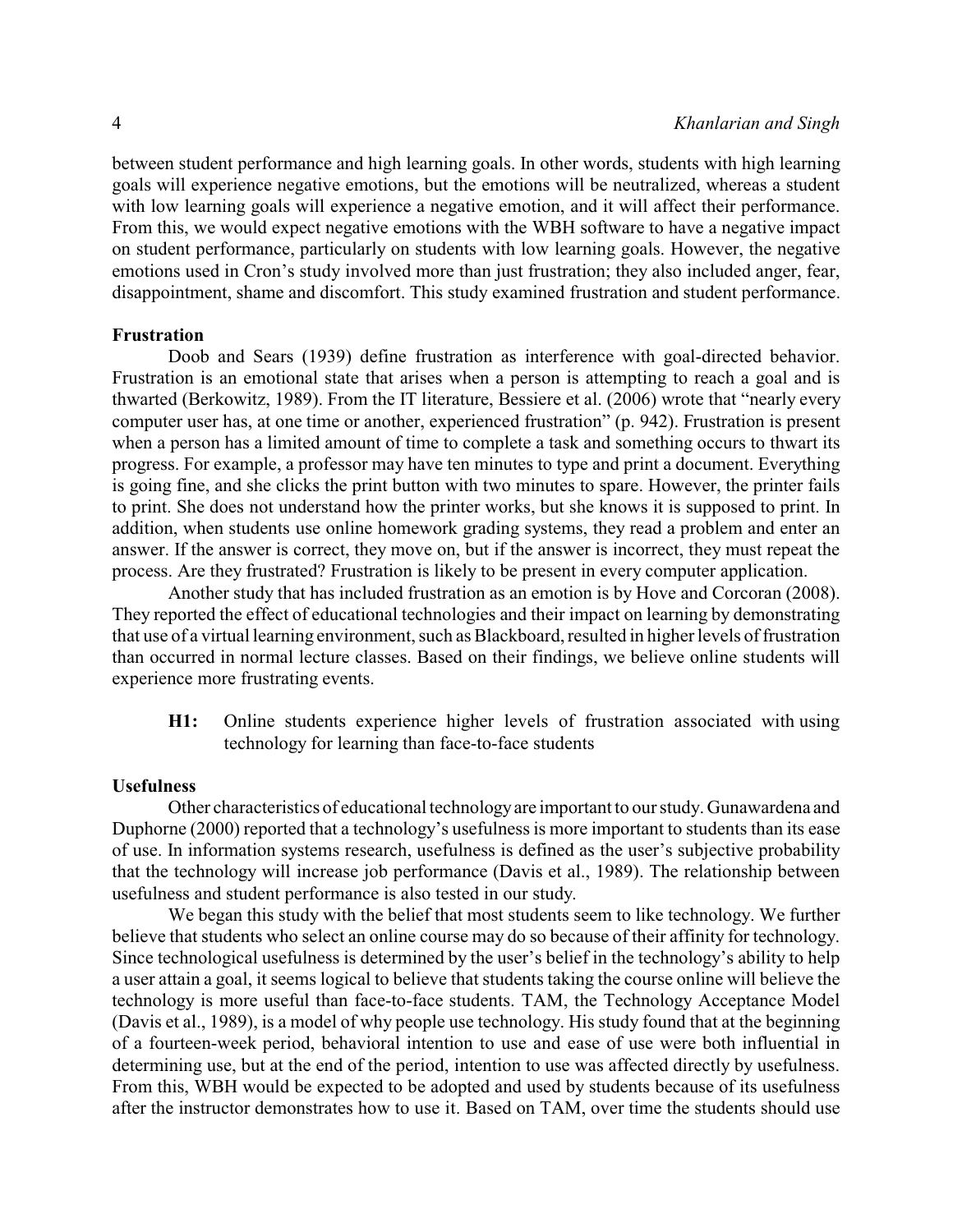it because of its ability to help them complete their job of learning accounting and finishing their homework.

**H2:** Online students report higher scores for the usefulness of the web-based homework software

#### **Self-Efficacy**

Bandura (1977) defined an outcome expectancy as one's estimate that a particular behavior or act will lead to a particular result or outcome. He defined efficacy expectation as the conviction one has about one's ability to successfully execute the act required to produce the desired outcome. "The strength of people's convictions in their own effectiveness is likely to affect whether they will even try to cope with given situations… The stronger the perceived self-efficacy, the more active the efforts" (p. 193). Cennamo (1991) wrote that self-efficacy is the degree to which a student feels capable of learning from a given method.

Artino (2010) found that self-efficacy, achievement emotions and satisfaction can predict a student's choice to take an online course or a face-to-face course. He believed that online students had higher levels of self-efficacy. Our third hypothesis is based on his study which predicted choice based on self-efficacy. Our study will test to see if online students do indeed have higher levels of self-efficacy than face-to-face students.

**H3:** The level of self-efficacy is higher for online students than for face-to-face students.

### **Technical Efficacy**

If self-efficacy is a belief that you can produce a desired effect by your actions, then technical efficacy is the belief that you can use technology to reach a goal or complete a task. Technical efficacy has to do with the level of confidence one has about one's own ability to use technology.

Compeau and Higgins (1995) found that computer self-efficacy can influence one's use of technology and Durndell and Haag (2002) found that higher computer self-efficacy was related to an increased use of the internet.

If self-efficacyis the degree to which a student feels capable of learning from a given method (Cennamo, 1991) and computer self-efficacy can influence one's use of technology (Compeau and Higgins, 1995) and higher computer self-efficacy is related to higher use of the internet (Durndella nd Haag, 2002), then a high level of technical-efficacy should induce a student to take a course online. We believe that if technical-efficacy is high the student will have faith in his or her ability to complete the course online. We believe that online students will report higher technical efficacy scores than face-to-face students.

**H4:** Online students report higher technical efficacy scores than face-to-face students

Textbook publisher John Wiley and Sons disclosed in their Annual Report (2009) that their higher education division sales totaled \$230 million with 9% of their sales attributed to WileyPLUS, their version of web-based homework solutions. McGraw-Hill launched Connect in 2009, their exchange that supports a WBH product. Their Annual Report states "As technology continues to be the key trend in higher education for course management and content delivery [we] will aggressively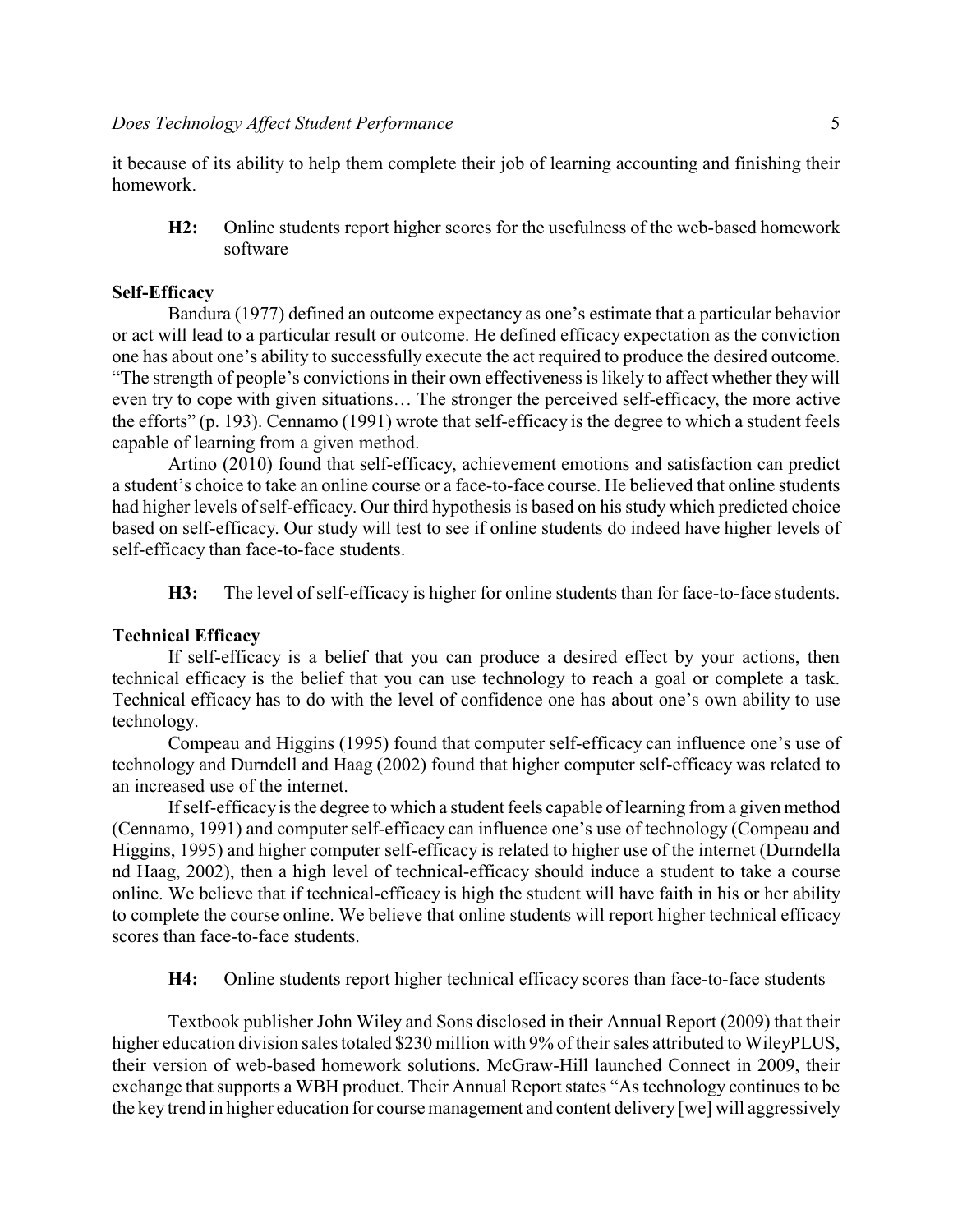pursue a variety of e-initiatives, including electronic books, homework support for students and online faculty training (2009, 39)." Publishers provide it, but faculty members assign it. We hope that faculty members are assigning it because they believe it will be useful to students. Therefore, our last hypothesis follows:

**H5:** The use of technology for learning enhances student performance

A theoretical model of our research is presented in Figure 1. The model is based on the following research:

|    | <b>Previous Study Examined</b>                                                                         | <b>Source</b>                                 |
|----|--------------------------------------------------------------------------------------------------------|-----------------------------------------------|
| 1. | Self-efficacy is positively related to Technical-efficacy<br>and Usefulness, Homework, and Test grades | Agarwal and Karahanna,<br>2000; Bandura, 1977 |
| 2. | Technical-efficacy is related to Usefulness and Frustration                                            | Bandura, 1977                                 |
| 3. | Usefulness has an effect on Homework and Test grades                                                   | Davis, 1989                                   |
| 4. | GPA is a significant predictor of Homework and Tes                                                     | Eskew and Faley, 1988                         |

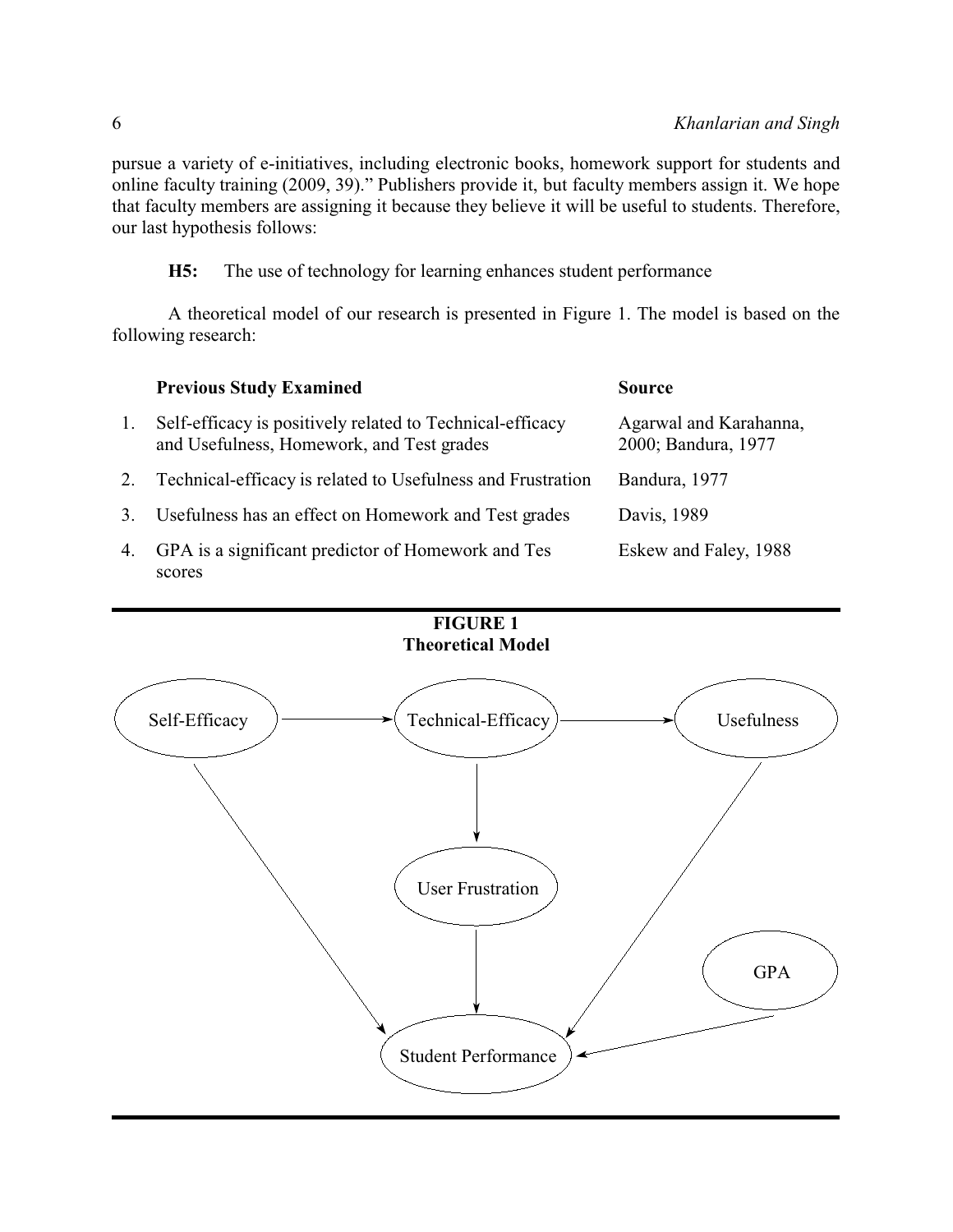#### **Descriptive Statistics**

|                                          |              | Face-to-Face | On-line  |
|------------------------------------------|--------------|--------------|----------|
|                                          | All Students | Students     | Students |
| Age                                      |              |              |          |
| 18-21                                    | 68.0%        | 73.0%        | 59.0%    |
| $22 - 27$                                | 18.0%        | $19.1\%$     | 19.0%    |
| 28-39                                    | $9.5\%$      | $5.0\%$      | 19.0%    |
| 40 and over                              | 4.5%         | 2.8%         | $7.0\%$  |
| Gender                                   |              |              |          |
| Male                                     | 43%          | 44%          | 42%      |
| Female                                   | 57%          | 56%          | 58%      |
| Where do you live?                       |              |              |          |
| On campus                                | 26.1%        | 31.2%        | $17.3\%$ |
| Walk to campus                           | $17.1\%$     | 18.4%        | 14.8%    |
| Off campus                               | 56.8%        | 50.4%        | 67.9%    |
| Prior experience with homework software? |              |              |          |
| Yes, in accounting class                 | 11.4%        | 13.6%        | $9.0\%$  |
| Yes, in class other than accounting      | 41.3%        | 24.3%        | 46.8%    |
| Yes, accounting and another class        | 38.3%        | 56.4%        | 31.5%    |
| No                                       | $9.0\%$      | 5.7%         | 12.6%    |

#### **RESEARCH DESIGN**

Students at a large (17,000 students) public, southern institution, in eight principles of accounting classes completed the same survey three times during a semester. The students all had the same instructor who administered the survey over two consecutive semesters. This study used existing scheduled classes. There were roughly 100 accounting majors using Wiley Plus, sixty nonmajors used Connect by McGraw Hill for financial accounting, and the remaining 200 students taking managerial accounting used Cengage Now. The students were required to work all homework problems using the WBH software. Table 1 presents the age, gender, location and prior experience of the students in total and divided into online and face-to-face groups.

### **INSTRUMENTATION**

In Table 2, T1 refers to the first time the survey was conducted which was two weeks after the start of the term; T2 refers to the time the second survey was conducted which was after the second test in week nine; and, T3 was at the end of the term after the final exam in week 15. We wanted to establish how students felt about the use of web-based homework and whether those feelings changed over time. We used a Likert scale where 1 indicates "strongly agree" and 5 indicates "strongly disagree." In total, 368 students completed all three surveys. There were 111 online students and 257 students taking the course face-to-face.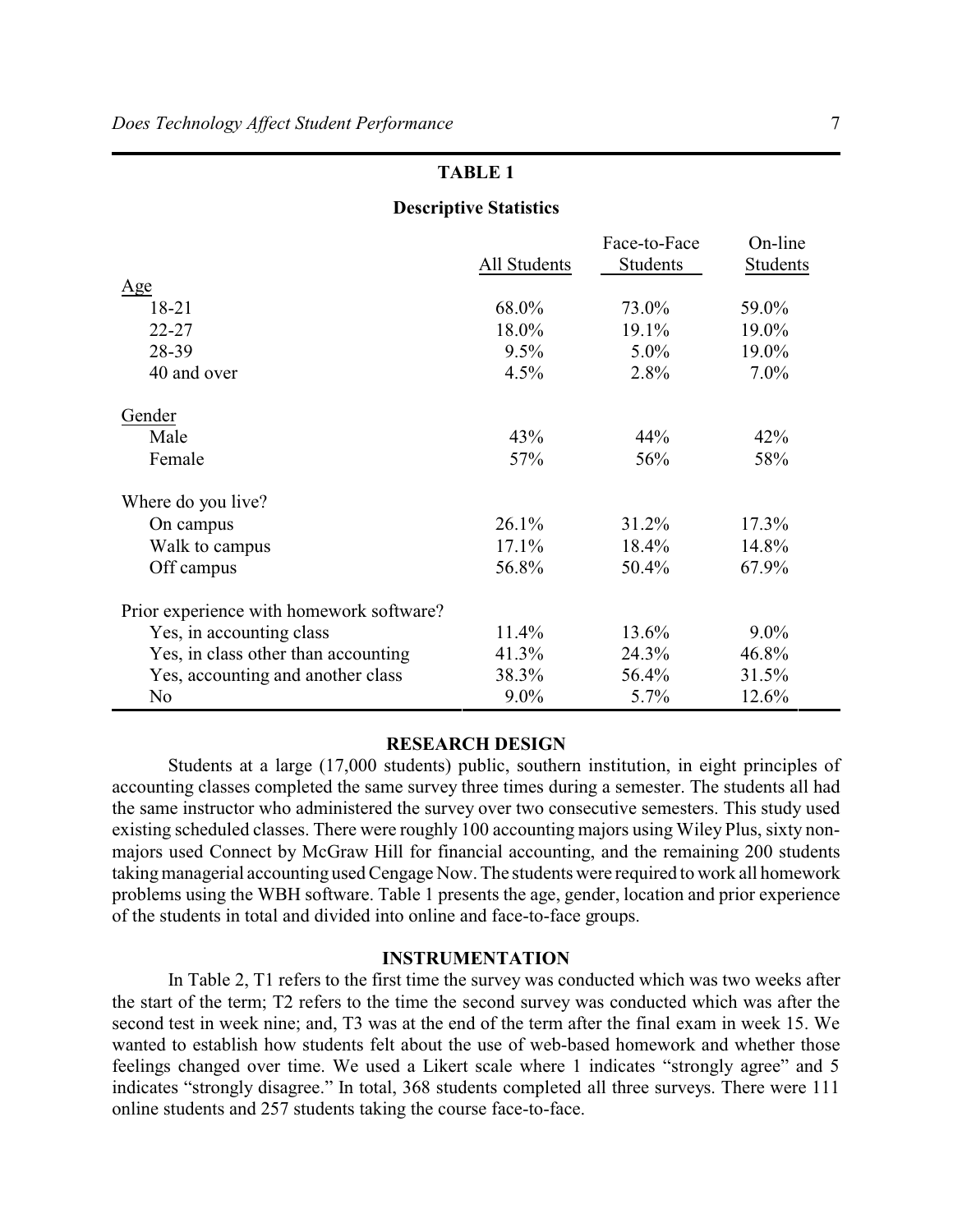#### **Frustration Construct**

Bessiere et al. (2002) and Ceaparu et al. (2004) defined user frustration as being thwarted in one's progress by a technical issue. Students use WBH software to complete accounting homework assignments which present technical challenges to master while learning accounting principles. Ceaparu et al. (2004) provides the basis for the frustration construct in the questionnaire as:

- 1 I feel anxious when I run into a problem on the computer or have a problem with the web-based homework software.
- 2 I feel helpless when I encounter a problem on the computer or have a problem with the web-based homework software.
- 4 Frustrating experiences with the web-based homework software severely impacted my ability to get the assignment completed.

## **Perceived Usefulness Construct**

Davis et al. (1989) defined perceived usefulness as the user's belief that the technology will improve or increase his or her job performance. Usefulness is an important construct in information systems research. Brown et al. (2002) explored the use of mandated technology in the banking industry. In testing the perceived usefulness construct, they asked people to respond to the statements, "[the software] enables me to accomplish tasks more quickly," "[the software] has improved the quality of the work I do," and "[the software] gives me greater control over my job." These statements were adapted for use in the questionnaire as:

- 1 Using web-based homework software enables me to finish the homework assignment faster than if I used paper.
- 2 Web-based homework software has improved the quality of the work I do compared to paper homework.
- 3 Web-based homework software gives me greater control over my work compared to paper homework.

## **Self-Efficacy Construct**

Bandura (1974) described self-efficacy as a belief in oneself giving the feeling that one is capable of behaving in a way that will allow for the achievement of goals. Greene and Miller (1996) found evidence to support a connection between self-efficacy, an attitude of mastery learning, and successful achievement of student goals. Their survey included the statement, "I can do well on this exam." This was the basis for the self-efficacy construct in the questionnaire as:

- 1 I can complete homework assignments successfully.
- 2 When I work accounting problems using the web-based homework software, I can get the right answers.

## **Technical Efficacy Construct**

Sitzmann et al. (2008) report that technology self-efficacy, known as technical-efficacy, refers to trainees' confidence in both their computer skills and their ability to overcome technical difficulties. Agarwal and Karahanna (2000) found that personal innovativeness, their term for technical efficacy which is based on a willingness to try out new technology, was an antecedent to cognitive absorption and perceived usefulness but was not related to self-efficacy. One technical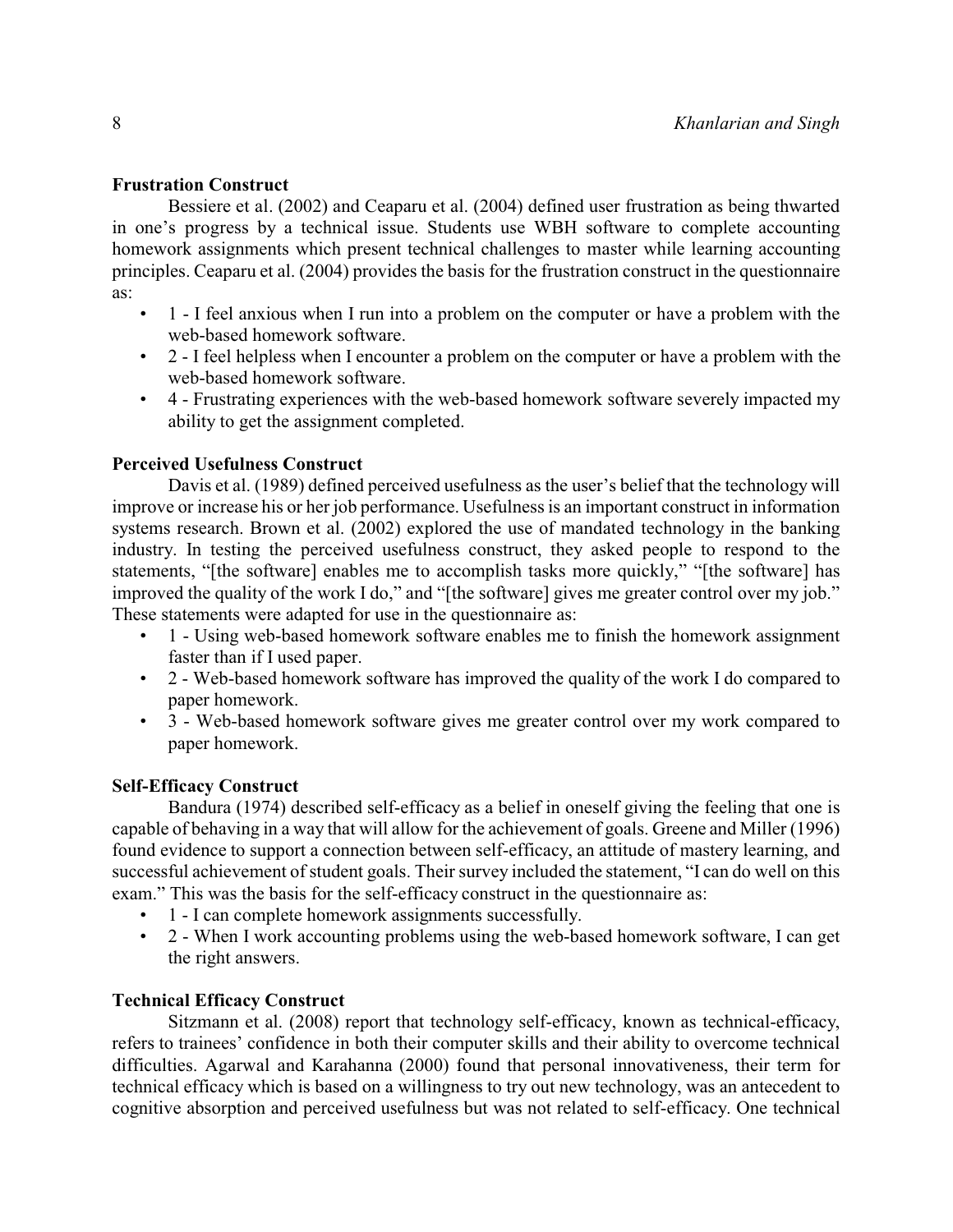## **Item Responses**

Survey Questions and student responses at Time T1, T2, and T3 showing the percentage of students answering Strongly Agree, Agree, Neutral, Disagree, and Strongly Disagree followed by the mean response of all students compared to the means of the online students and the means of in-person students. Any significant differences are noted in the last column.

|                                                                                                                                       |                                                    | <b>Percent Responses</b><br>By All Students |                                                          |                      |                      |                                     | Mean                 |                        |                      |                      |
|---------------------------------------------------------------------------------------------------------------------------------------|----------------------------------------------------|---------------------------------------------|----------------------------------------------------------|----------------------|----------------------|-------------------------------------|----------------------|------------------------|----------------------|----------------------|
|                                                                                                                                       | T1, T2, or T3                                      | Strongly Agree                              | gree<br>$\blacktriangleleft$<br>$\overline{\mathcal{C}}$ | 3 Neutral            | Disagree<br>4        | Strongly Disagree<br>$\overline{C}$ | <b>All Students</b>  | <b>Online Students</b> | In-Person Students   | P-values             |
| Frustration<br>I feel anxious when I run into a<br>problem with the web-based<br>homework software.                                   | T <sub>1</sub><br>T <sub>2</sub><br>T <sub>3</sub> | 10.6<br>7.1<br>7.6                          | 38.0<br>40.2<br>42.4                                     | 20.7<br>24.7<br>21.2 | 25.3<br>26.4<br>25.0 | 5.4<br>1.6<br>3.8                   | 2.77<br>2.75<br>2.75 | 3.05<br>2.85<br>2.81   | 2.65<br>2.71<br>2.72 | .002<br>.225<br>.460 |
| I feel helpless when I<br>encounter a problem on the<br>computer or have a problem<br>with the web-based homework<br>software.        | T1<br>T <sub>2</sub><br>T <sub>3</sub>             | 5.2<br>5.4<br>5.7                           | 21.7<br>27.2<br>28.5                                     | 23.4<br>26.1<br>22.6 | 39.1<br>37.0<br>35.3 | 10.6<br>4.3<br>7.9                  | 3.28<br>3.08<br>3.11 | 3.43<br>3.14<br>3.15   | 3.22<br>3.05<br>3.09 | .080<br>.464<br>.628 |
| Frustrating experiences with<br>the web-based homework<br>software severly impacted my<br>ability to get the assignment<br>completed. | T1<br>T2<br>T <sub>3</sub>                         | 3.2<br>2.7<br>6.3                           | 13.1<br>18.5<br>18.0                                     | 27.5<br>26.6<br>35.1 | 42.8<br>42.4<br>32.4 | 13.5<br>9.8<br>8.1                  | 3.50<br>3.38<br>3.23 | 3.67<br>3.38<br>3.23   | 3.42<br>3.38<br>3.23 | .030<br>.979<br>.995 |
| Usefulness<br>Using web-based homework<br>software enables me to finish<br>the homework assignment<br>faster than if I used paper.    | T1<br>T <sub>2</sub><br>T <sub>3</sub>             | 20.3<br>15.8<br>18.5                        | 41.4<br>45.9<br>47.3                                     | 27.9<br>30.2<br>23.4 | 9.5<br>8.1<br>10.8   | 0.9<br>$\overline{\phantom{0}}$     | 2.27<br>2.28<br>2.23 | 2.10<br>2.33<br>2.27   | 2.34<br>2.26<br>2.21 | .025<br>.438<br>.524 |
| Web-based homework<br>software has improved the<br>quality of the work I do<br>compared to paper homework.                            | T1<br>T <sub>2</sub><br>T <sub>3</sub>             | 13.1<br>12.6<br>18.0                        | 46.4<br>46.8<br>41.9                                     | 26.1<br>28.8<br>27.5 | 13.1<br>11.7<br>12.2 | 1.4<br>0.5                          | 2.40<br>2.33<br>2.35 | 2.23<br>2.30<br>2.23   | 2.47<br>2.34<br>2.40 | .017<br>.651<br>.099 |

(continued)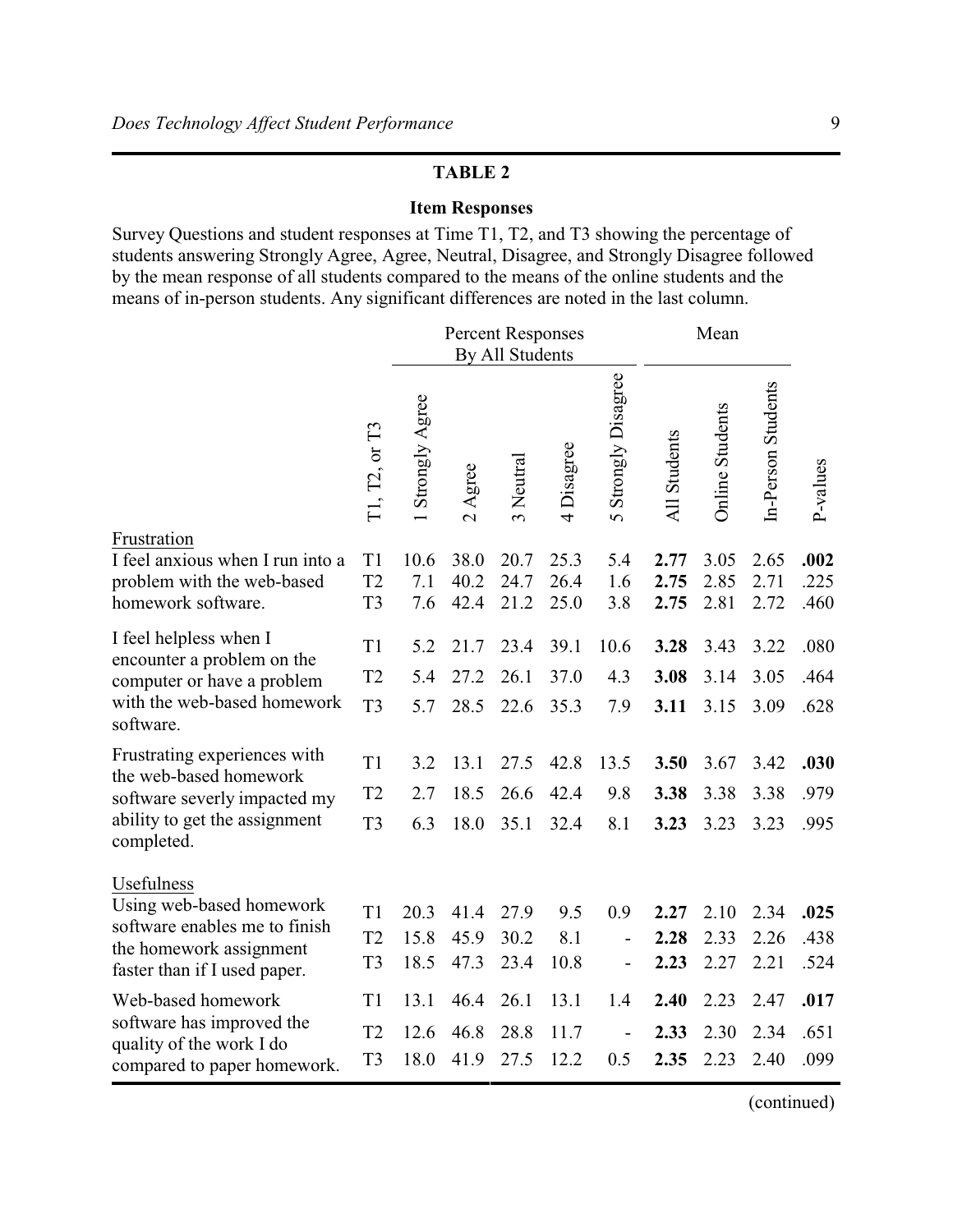|                                                                                                                                                                                       | TABLE 2 (continued)                                                                                      |                                              |                                                          |                                           |                                        |                                                      |                                              |                                              |                                              |                                              |  |
|---------------------------------------------------------------------------------------------------------------------------------------------------------------------------------------|----------------------------------------------------------------------------------------------------------|----------------------------------------------|----------------------------------------------------------|-------------------------------------------|----------------------------------------|------------------------------------------------------|----------------------------------------------|----------------------------------------------|----------------------------------------------|----------------------------------------------|--|
|                                                                                                                                                                                       |                                                                                                          | <b>Percent Responses</b><br>By All Students  |                                                          |                                           |                                        |                                                      |                                              | Mean                                         |                                              |                                              |  |
|                                                                                                                                                                                       | T1, T2, or T3                                                                                            | Strongly Agree                               | gree<br>$\blacktriangleleft$<br>$\overline{\mathcal{C}}$ | 3 Neutral                                 | Disagree<br>4                          | Strongly Disagree<br>$\sigma$                        | All Students                                 | <b>Online Students</b>                       | In-Person Students                           | P-values                                     |  |
| Web-based homework<br>software gives me greater                                                                                                                                       | T <sub>1</sub>                                                                                           | 19.4                                         | 45.0                                                     | 22.5                                      | 11.7                                   | 1.4                                                  | 2.30                                         | 2.00                                         | 2.43                                         | .000                                         |  |
| control over my work                                                                                                                                                                  | T <sub>2</sub>                                                                                           | 14.9                                         | 45.5                                                     | 31.1                                      | 8.6                                    |                                                      | 2.29                                         | 2.17                                         | 2.34                                         | .093                                         |  |
| compared to paper homework.                                                                                                                                                           | T <sub>3</sub>                                                                                           | 16.2                                         | 48.6                                                     | 26.1                                      | 8.1                                    | 0.9                                                  | 2.28                                         | 2.12                                         | 2.35                                         | .019                                         |  |
| Self-Efficacy<br>I can complete homework<br>assignments successfully.<br>When I work accounting<br>problems using the web-based<br>homework software, I can get<br>the right answers. | T <sub>1</sub><br>T <sub>2</sub><br>T <sub>3</sub><br>T <sub>1</sub><br>T <sub>2</sub><br>T <sub>3</sub> | 47.7<br>35.1<br>40.5<br>34.2<br>27.0<br>30.6 | 47.3<br>59.0<br>52.7<br>48.2<br>55.4<br>55.9             | 4.5<br>4.1<br>5.0<br>14.9<br>13.1<br>10.4 | 0.5<br>1.8<br>1.8<br>2.7<br>4.5<br>2.3 | $\qquad \qquad -$<br>$\overline{\phantom{0}}$<br>0.9 | 1.60<br>1.69<br>1.67<br>1.83<br>1.88<br>1.84 | 1.47<br>1.70<br>1.64<br>1.71<br>1.88<br>1.83 | 1.65<br>1.69<br>1.68<br>1.89<br>1.88<br>1.84 | .010<br>.853<br>.614<br>.037<br>.996<br>.851 |  |
| Technical-Efficacy<br>I tried to discover new<br>functions in the web-based<br>homework software<br>(calculator, hints, etc.)                                                         | T <sub>1</sub><br>T <sub>2</sub><br>T <sub>3</sub>                                                       | 14.0<br>13.1<br>17.1                         | 45.0<br>54.1<br>45.5                                     | 25.2<br>20.3<br>23.4                      | 14.0<br>11.7<br>13.5                   | 1.8<br>0.9<br>0.5                                    | 2.46<br>2.34<br>2.33                         | 2.38<br>2.27<br>2.20                         | 2.50<br>2.37<br>2.39                         | .249<br>.328<br>.070                         |  |
| If I heard about a new<br>information technology, I<br>would look for ways to<br>experiment with it                                                                                   | T1<br>T <sub>2</sub><br>T <sub>3</sub>                                                                   | 18.9<br>21.2                                 | 18.5 56.8 19.8<br>59.9<br>51.8                           | 16.2<br>22.1                              | 5.0<br>4.1<br>5.0                      | $\qquad \qquad \blacksquare$<br>0.9                  | 2.18<br>2.09<br>2.16                         | 2.01<br>2.00<br>2.17                         | 2.25<br>2.13<br>2.16                         | .008<br>.149<br>.870                         |  |
| Using a computer is an<br>efficient way for me to learn<br>new things.                                                                                                                | T1<br>T <sub>2</sub><br>T <sub>3</sub>                                                                   | 34.7<br>27.9<br>32.9                         | 56.8<br>59.5<br>55.9                                     | 7.2<br>12.2<br>11.3                       | 1.4<br>0.5                             |                                                      | 1.77<br>1.82<br>1.79                         | 1.64<br>1.71<br>1.74                         | 1.83<br>1.86<br>1.81                         | .016<br>.032<br>.316                         |  |

efficacy item in the questionnaire was adapted from their work. This item was phrased, "If I heard about a new information technology, I would look for ways to experiment with it."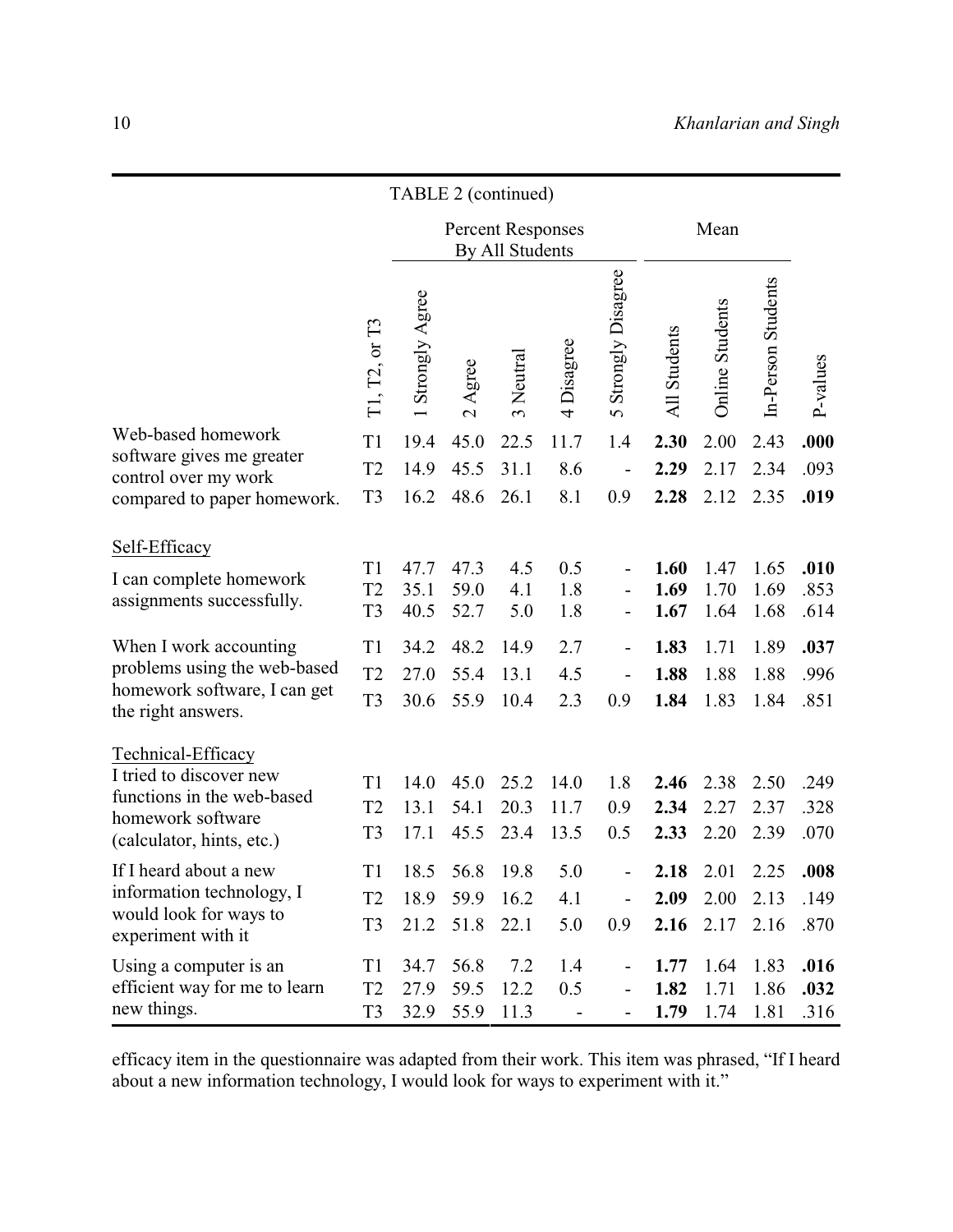#### *Does Technology Affect Student Performance* 11

Santhanam et al. (2008) investigated e-learning-based IT training and used a construct called computer (learning) self-efficacy. In their study, learners were trained through a computer-based program so it was presumed that their self-efficacy beliefs regarding learning through computers would influence learning outcomes. They found a significant relationship between computer selfefficacy and learning. They asked users to respond to the statement, "Using a computer is an efficient way for me to learn new things." This question appears to be at the heart of this study so it was included.

- $\cdot$  1 I tried to discover new functions in the web-based homework software (calculator, hints, etc.)
- $\cdot$  2 If I heard about a new information technology, I would look for ways to experiment with it.
- 3 Using a computer is an efficient way for me to learn new things.

## **Student Performance Construct**

Student performance, the dependent variable at time T1 is composed of homework grades and the grade from their first test about week six. At time T2, student performance is measured by the homework grades from T1 to T2 and the second test grade. At time T3, student performance is composed of homework grades since time T2 and the student's final exam grade.

## **ANALYSIS OF DATA**

We collected data and used SPSS to determine the mean response of all students, the mean response of online students and the mean response of in-person students. Our first hypothesis was:

**H1:** Online students experience higher levels of frustration associated with using technology for learning than in-person students.

As seen in Table 2, online students reported a lower level of frustration at time T1 for items one and three only. In fact, the online students never report more frustration than the face-to-face students. The results, therefore, do not support H1. However, this result could be because people who experience a high level of frustration with computers might not have signed up for an online course.

**H2:** Online students report higher scores for the usefulness of the web-based homework software.

The results were mixed and only show full support for H2 at T1. The average response for online students for all three items reflected they were more positive in their belief that the technology was useful. However, by T3, there was only a significant difference in the two groups in that the online students believed the software gave them greater control over their work. In previous research (Khanlarian et al., 2010), we noted that students have preconceived ideas about multiple aspects of the software, including its usefulness, and their perceptions change over time. With our current research design, it is difficult to ascribe the change to time alone and rule out aspects such as different software products producing different results. Future research will examine differences across software packages to see if some web-based homework software exhibit different characteristics.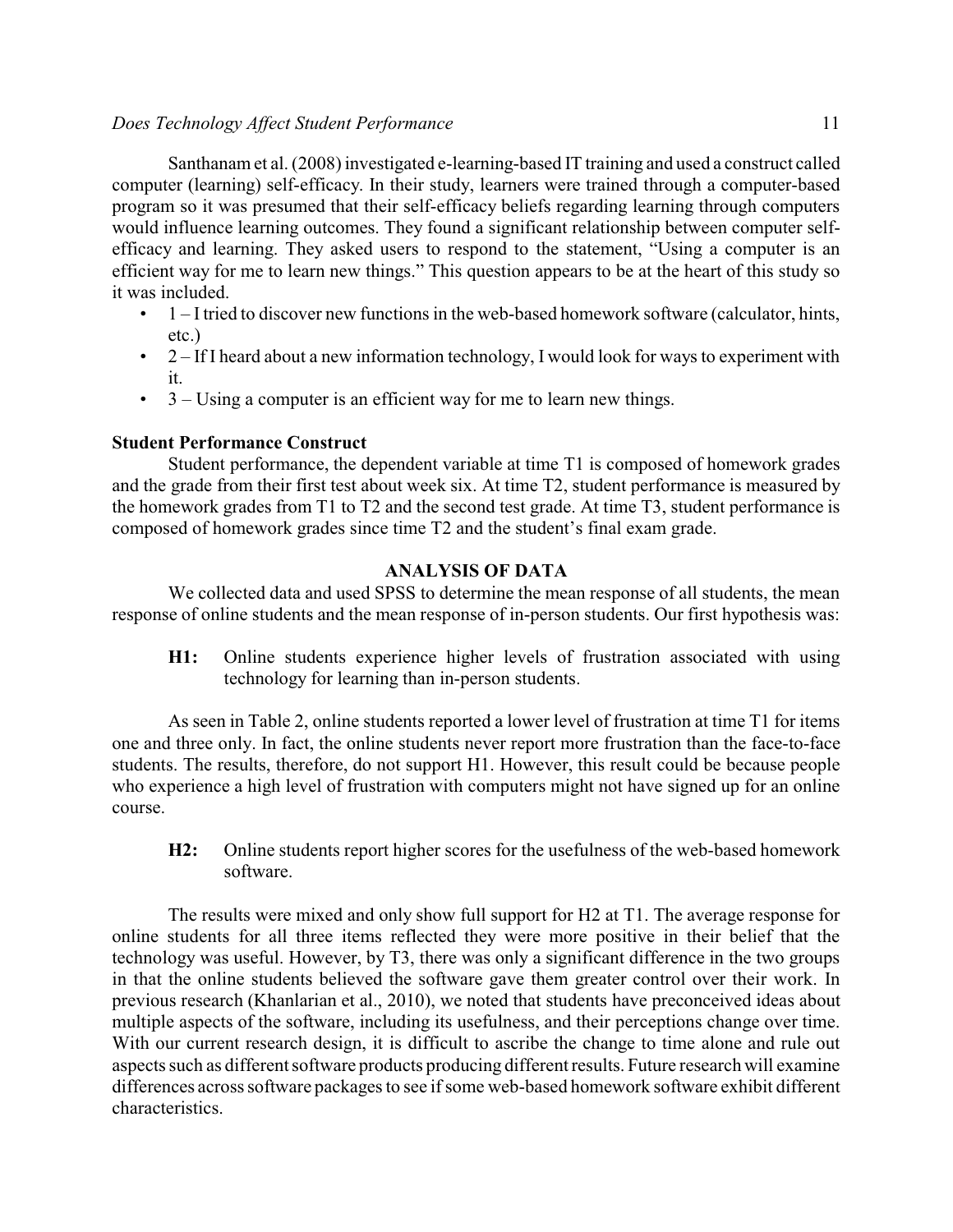**H3:** The level of self-efficacy is higher for online students than for in-person students.

As shown in Table 2, H3 is supported at time T1 only. The online students began the semester with a higher level of self-efficacy, but there was no significant difference between the two groups after T1. By the end of the term, the student responses were very similar, leading us to believe that their experiences helped shape their views.

**H4:** The level of technical-efficacy is higher for online students than for in-person students

As presented in Table 2, the results for testing H4 are mixed for the three technical-efficacy questions asked. Based on the student responses to the technical-efficacyitems, our assumption that online students would report higher technical-efficacywas not supported for the first question. There was no significant difference in the responses of the two groups. There was a difference in the responses for the second item at time T1, with online students more inclined to experiment with the software. There was also a difference in the responses for the third item at times T1 and T2. However, by T3, those differences had disappeared. It appears that online students lost some confidence in their ability and face-to-face students gained some over time.

**H5:** The use of technology for learning enhances student performance

We used structural equation modeling to test H5. After collecting the data, we used SPSS to compute the Correlation Matrix (Table 3). The matrix revealed that Technical-Efficacy was significantly related to Usefulness, and Usefulness was significantly related to Self-Efficacy. It also showed that Self-Efficacywas significantly related to Frustration. We used those paths to create our model. However, before we could run the model, we had to compute Cronbach's alpha to test the reliability of each construct at T1, T2 and T3. According to Chin (1998), Cronbach's alpha should be 0.7 or higher to provide evidence of a reliable construct; however, in exploratory studies such as this one, 0.6 and above is viewed as acceptable. (Using SPSS we ran principal component analysis. We also computed six scores: Average Variance Explained (AVE), Composite Reliability, Rsquared, Cronbach's Alpha, Communality, and Redundancy. All were within established parameters and are available upon request.) Construct reliability scores appear in Table 4.

Data had been collected at three different times. We had to decide which set of data to use first. Data from time T1 might be skewed by people who had never used WBH before. Time T3 data might reflect students who were "blaming" the technology for their grade in the course. Therefore, time T2 data was used for analysis first. Subsequently, the procedure was repeated with time T1 data and then time T3 data.

We used SmartPLS software to create a model. Chin (1998) recommends the software as it is more efficient for exploratory use. R-square values of 0.19 are weakly predictive while 0.33 is moderately predictive and 0.67 is substantially predictive (Hubona, 2010).

The model in Figure 2 uses all students at time T2. There are significant paths between all constructs except the path from Usefulness to Student Performance (-0.00). The Frustration to Student Performance path is significant at the  $p<01$  level (-0.15). Student performance is at the weakly predictive level (R-squared  $= 0.27$ ).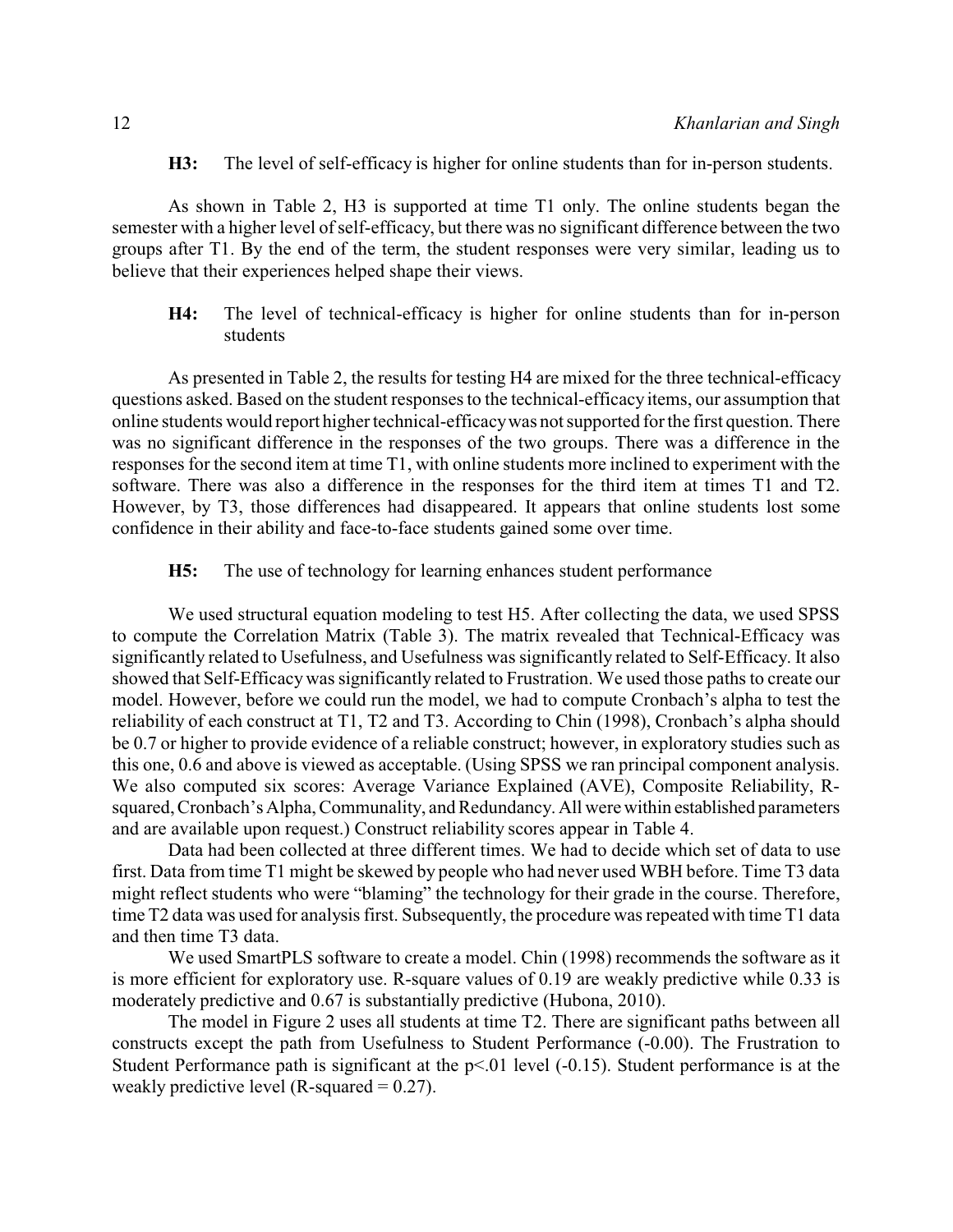|                                                                                                                           |               |                              |               |                                        | <b>TABLE 3</b>             |                          |               |                               |                                                |                                    |                                      |
|---------------------------------------------------------------------------------------------------------------------------|---------------|------------------------------|---------------|----------------------------------------|----------------------------|--------------------------|---------------|-------------------------------|------------------------------------------------|------------------------------------|--------------------------------------|
| <b>Correlation Matrix (Time Period 2)</b><br>Pearson Coefficient (significance level)                                     |               |                              |               |                                        |                            |                          |               |                               |                                                |                                    |                                      |
|                                                                                                                           | Frustration 1 | $\mathcal{L}$<br>Frustration | Frustration 4 | $\overline{\phantom{0}}$<br>Usefulness | $\mathbf{C}$<br>Usefulness | $\epsilon$<br>Usefulness | Self-Efficacy | $\mathbf{C}$<br>Self-Efficacy | $\overline{\phantom{0}}$<br>Technical-Efficacy | $\mathbf{C}$<br>Technical-Efficacy | $\mathfrak{c}$<br>Technical-Efficacy |
| Frustration 1                                                                                                             |               |                              |               |                                        |                            |                          |               |                               |                                                |                                    |                                      |
| Frustration 2                                                                                                             | $.571**$      | $\mathbf{1}$                 |               |                                        |                            |                          |               |                               |                                                |                                    |                                      |
| Frustration 4                                                                                                             | .334**        | $.523**$                     | $\mathbf{1}$  |                                        |                            |                          |               |                               |                                                |                                    |                                      |
| Usefulness 1                                                                                                              | $-.031$       | $-.136**$                    | $-.119$       | $\mathbf{1}$                           |                            |                          |               |                               |                                                |                                    |                                      |
| <b>Usefulness 2</b>                                                                                                       | $-.048$       | $-.123*$                     | $-.108*$      | $.585**$                               | 1                          |                          |               |                               |                                                |                                    |                                      |
| Usefulness 3                                                                                                              | $-.015$       | $-144**$                     | $-153**$      | .489**                                 | $.704**$                   |                          |               |                               |                                                |                                    |                                      |
| Self-Efficacy 1                                                                                                           | $-.197**$     | $-.260**$                    | $-.346**$     | $.253**$                               | $.305**$                   | $.251**$                 | $\mathbf{1}$  |                               |                                                |                                    |                                      |
| Self-Efficacy 2                                                                                                           | $-194**$      | $-.246**$                    | $-.277**$     | $.307**$                               | $.292**$                   | $.254**$                 | $.608**$      | $\mathbf{1}$                  |                                                |                                    |                                      |
| Technical-Efficacy 1                                                                                                      | .025          | $-.029$                      | .020          | .194**                                 | $.244**$                   | $.223**$                 | .084          | .074                          | $\mathbf{1}$                                   |                                    |                                      |
| Technical-Efficacy 2                                                                                                      | $-.019$       | $-0.32$                      | $-.024$       | .294**                                 | .358**                     | $.302**$                 | $.205**$      | $.167**$                      | $.501**$                                       |                                    |                                      |
| Technical-Efficacy 3                                                                                                      | $-.092$       | $-193**$                     | $-.247**$     | .497**                                 | .469**                     | .430**                   | $.331**$      | .356**                        | $.253**$                                       | .483**                             | 1                                    |
| ** Correlation is significant at the 0.01 level (2-tailed).<br>* Correlation is significant at the 0.05 level (2-tailed). |               |                              |               |                                        |                            |                          |               |                               |                                                |                                    |                                      |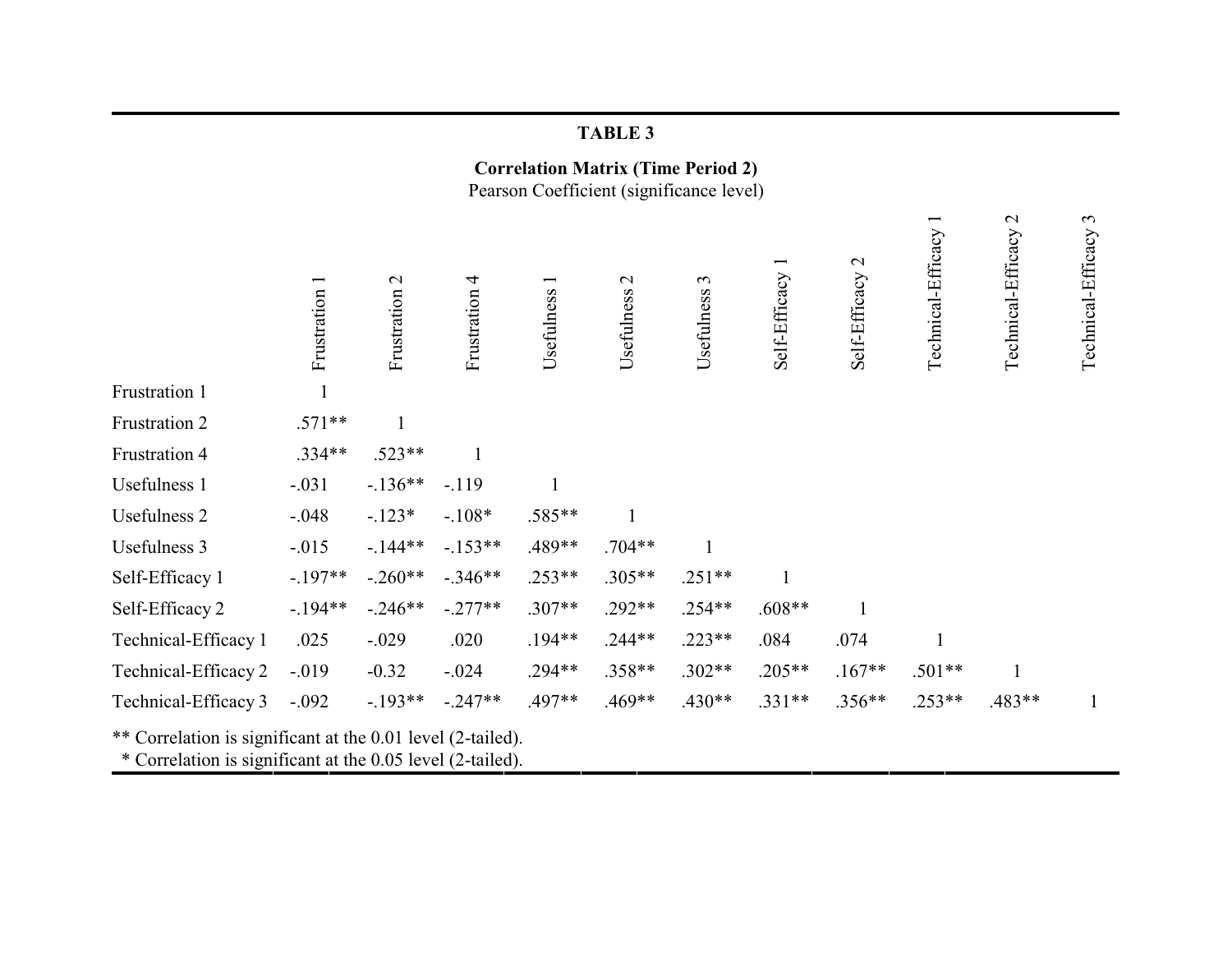## **Test of Construct Reliability (Cronbach's Alpha)**

|                    | Time T1 | Time T <sub>2</sub> | Time T <sub>3</sub> |
|--------------------|---------|---------------------|---------------------|
| Frustration        | 0.787   | 0.733               | 0.821               |
| Usefulness         | 0.807   | 0.814               | 0.814               |
| Self-Efficacy      | 0.705   | 0.754               | 0.823               |
| Technical-Efficacy | 0.658   | 0.672               | 0.738               |

## **FIGURE 2 All Students at Time T2**

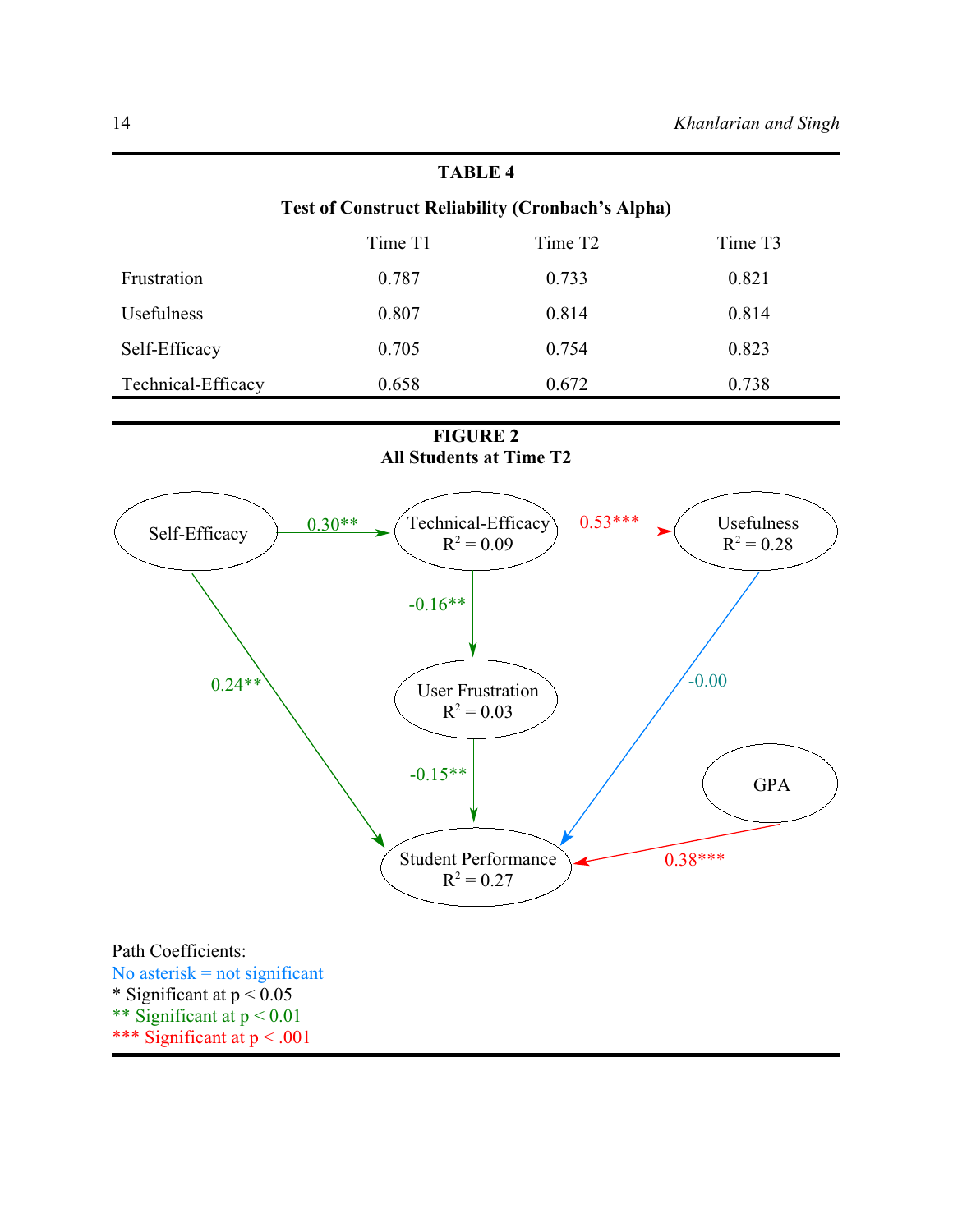# **Path Coefficients, Significance, and R-Squared for All Students at Times T1, T2, and T3**

|                                            | All Students T1      |              |                      | All Students T2 | All Students T3      |              |  |
|--------------------------------------------|----------------------|--------------|----------------------|-----------------|----------------------|--------------|--|
|                                            | Path<br>Coefficients | Significance | Path<br>Coefficients | Significance    | Path<br>Coefficients | Significance |  |
| Technical-Efficacy to Usefulness           | 0.58                 | p<.001       | 0.53                 | p<.001          | 0.59                 | p<.001       |  |
| Self-Efficacy to Technical-Efficacy        | 0.35                 | p<.001       | 0.30                 | p<01            | 0.36                 | p<.001       |  |
| Technical-Efficacy to Frustration          | $-0.20$              | p<.01        | $-0.16$              | p<.01           | $-0.12$              | p<01         |  |
| Self-Efficacy to Student Performance       | 0.21                 | p<.01        | 0.24                 | p<.01           | 0.25                 | p<.01        |  |
| <b>Usefulness to Student Performance</b>   | $-0.04$              | Not sig.     | $-0.00$              | Not sig.        | $-0.09$              | Not sig.     |  |
| <b>Frustration to Student Performance</b>  | $-0.08$              | Not sig.     | $-0.15$              | p<01            | $-0.15$              | p<0.05       |  |
| <b>GPA</b> to Student Performance          | 0.31                 | p<.001       | 0.38                 | p<.001          | 0.32                 | p<.001       |  |
| <b>Regression Model Dependent Variable</b> | R-Squared            |              | R-Squared            |                 | R-Squared            |              |  |
| Usefulness                                 |                      | 0.33         | 0.28                 |                 | 0.34                 |              |  |
| Technical-Efficacy                         | 0.12                 |              | 0.09                 |                 |                      | 0.13         |  |
| Frustration                                | 0.04                 |              | 0.03                 |                 | 0.02                 |              |  |
| <b>Student Performance</b>                 |                      | 0.17         |                      | 0.27            | 0.23                 |              |  |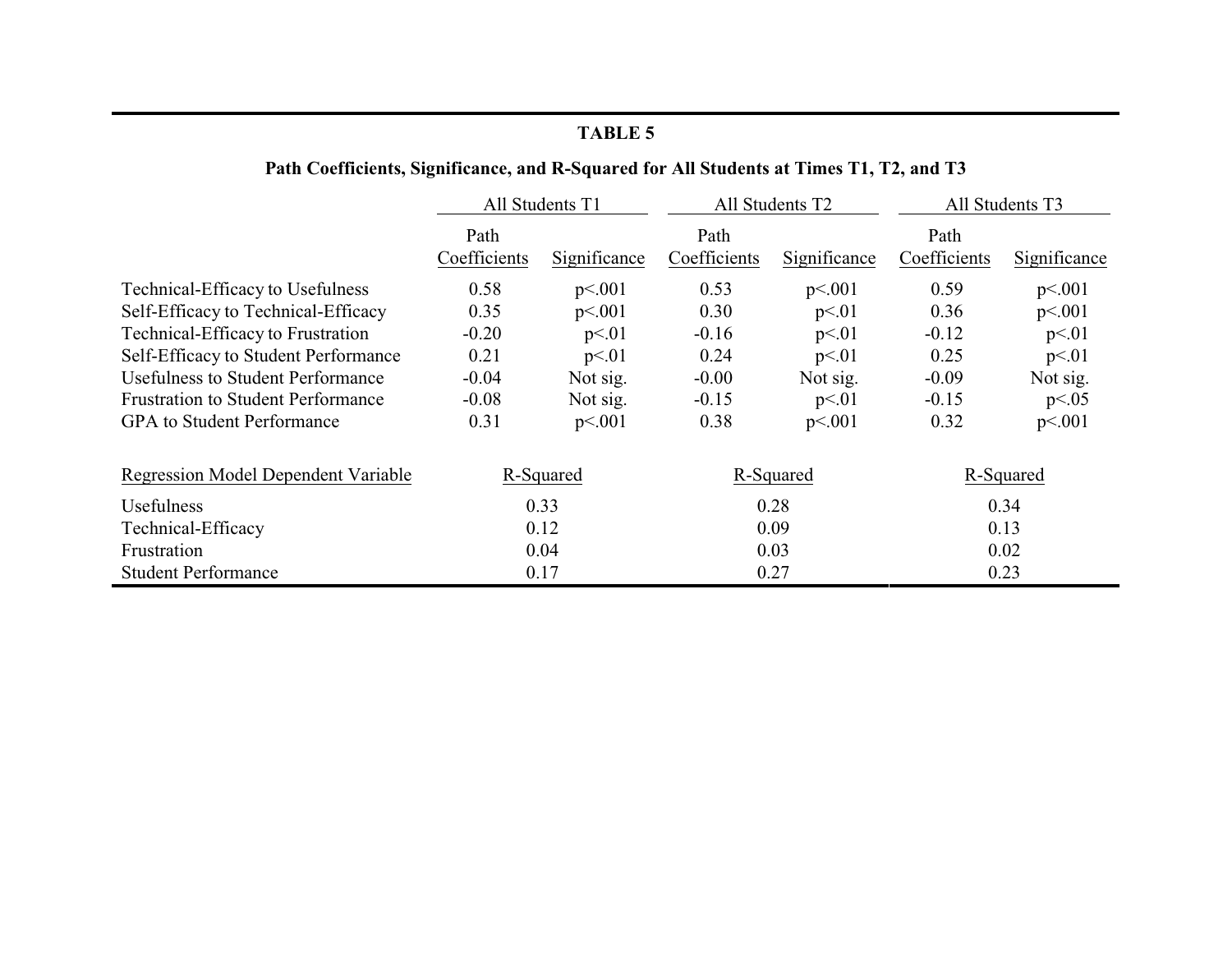We ran the model again; this time using the data collected at times T1 and T3. Table 5 presents the path coefficient, R-squared and significance levels at times T1 and T3.

The paths are significant, but the R-squared value is only weakly predictive. The construct User Frustration, dealing with technology, appears to affect Student Performance as measured by grades. The construct Usefulness, also dealing with technology, does not appear to affect Student Performance. Thus, the results show some support for H5.

Running the model with the data from the in-person group explains even less of the model, as seen in Table 6 and Figure 3. The technology constructs do not appear to affect student performance. At the second measuring point, Usefulness as a construct has no significant relationship with the student's performance (-0.03). Also, User Frustration is only slightly a predictor of Student Performance at T2 (-0.11), having increased in size from T1 (-0.07). The Student Performance R-squared has dropped from 0.27 to 0.24, but is still in the weakly predictive range. The relationship between Self-Efficacy and Student Performance remains unchanged (0.24). There does not appear to be a story here.

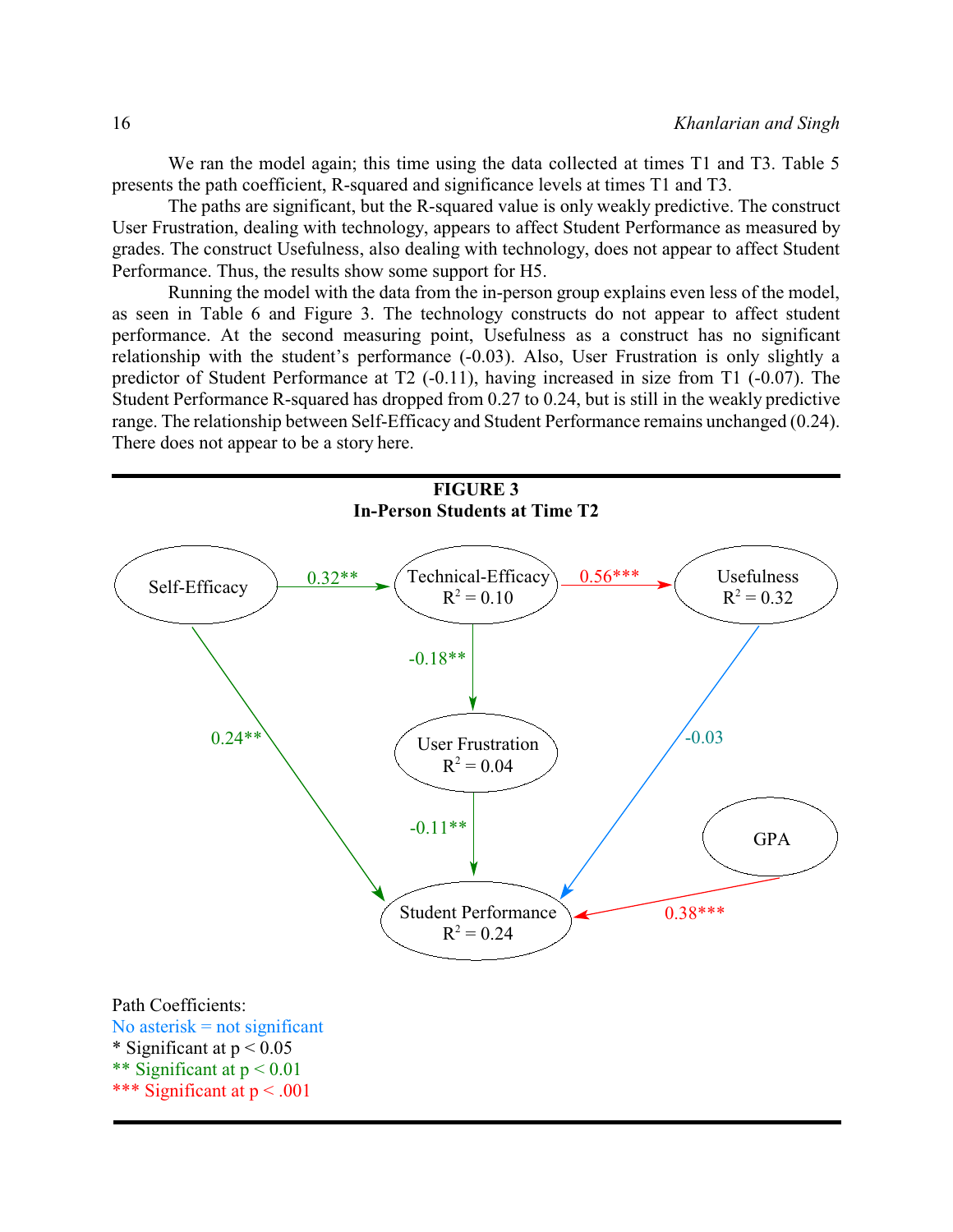# **Path Coefficients, Significance, and R-Squared for In-Person Students at Times T1, T2, and T3**

|                                            | In-Person Students T1 |              |                      | In-Person Students T2 | In-Person Students T3 |              |  |
|--------------------------------------------|-----------------------|--------------|----------------------|-----------------------|-----------------------|--------------|--|
|                                            | Path<br>Coefficients  | Significance | Path<br>Coefficients | Significance          | Path<br>Coefficients  | Significance |  |
| Technical-Efficacy to Usefulness           | 0.58                  | p<.001       | 0.56                 | p<.001                | 0.61                  | p<.001       |  |
| Self-Efficacy to Technical-Efficacy        | 0.37                  | p<.001       | 0.32                 | p<.001                | 0.40                  | p<.001       |  |
| Technical-Efficacy to Frustration          | $-0.18$               | p<.01        | $-0.16$              | p<.01                 | $-0.16$               | p<.01        |  |
| Self-Efficacy to Student Performance       | 0.18                  | p<01         | 0.24                 | p<.01                 | 0.18                  | p<01         |  |
| <b>Usefulness to Student Performance</b>   | $-0.04$               | Not sig.     | $-0.03$              | Not sig.              | $-0.05$               | Not sig.     |  |
| <b>Frustration to Student Performance</b>  | $-0.07$               | Not sig.     | $-0.11$              | p<0.05                | $-0.15$               | p<01         |  |
| GPA to Student Performance                 | 0.34                  | p<.001       | 0.36                 | p<.001                | 0.31                  | p<.001       |  |
| <b>Regression Model Dependent Variable</b> | R-Squared             |              | R-Squared            |                       | R-Squared             |              |  |
| Usefulness                                 | 0.34                  |              | 0.32                 |                       | 0.38                  |              |  |
| Technical-Efficacy                         | 0.13                  |              | 0.10                 |                       | 0.16                  |              |  |
| Frustration                                | 0.03                  |              | 0.04                 |                       | 0.02                  |              |  |
| <b>Student Performance</b>                 |                       | 0.18         |                      | 0.24                  | 0.17                  |              |  |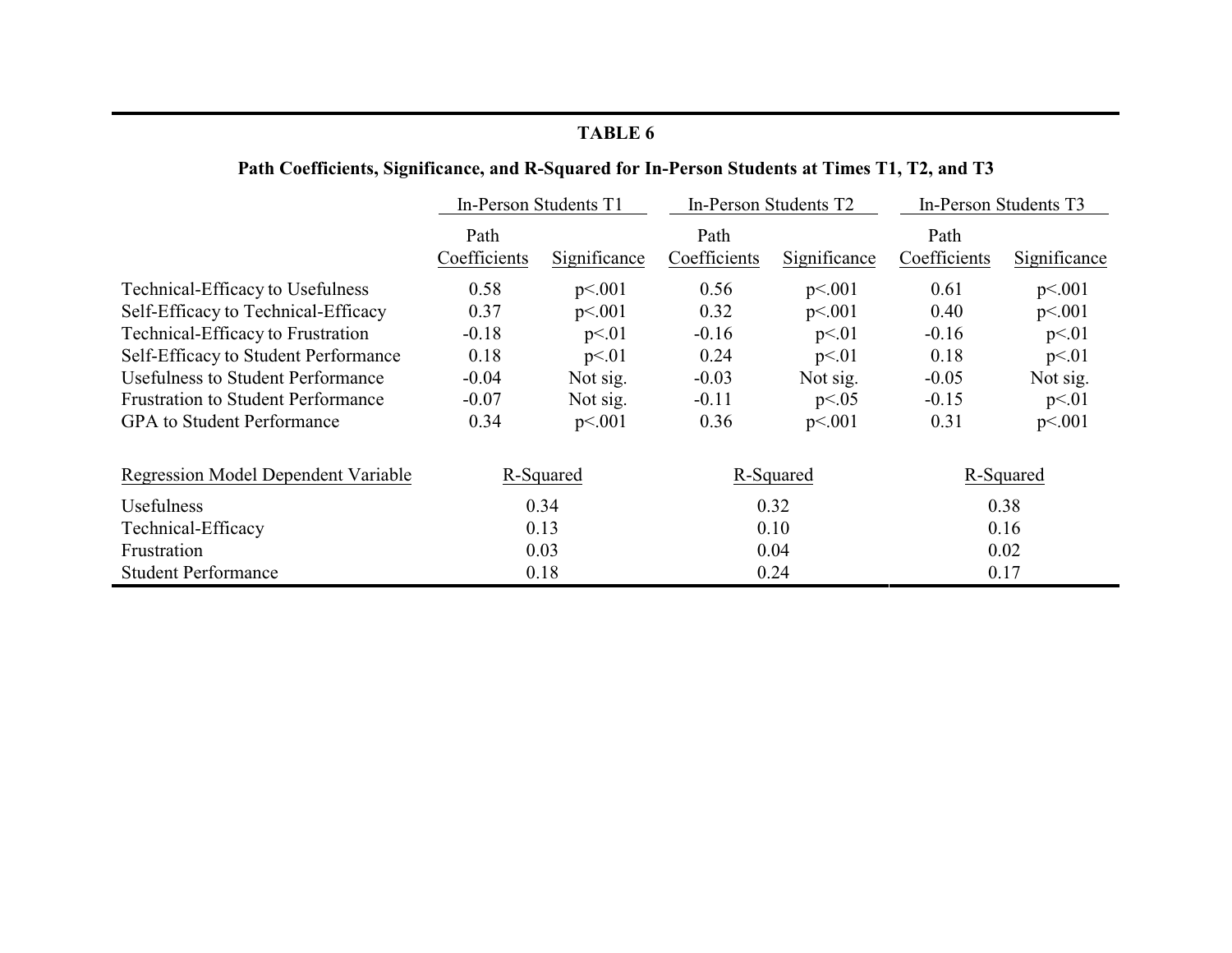However, when the model is run using online student data, the R-squared value of Student Performance becomes moderately predictive. As seen in Figure 4 and Table 7, the relationship between Perceived Usefulness and Student Performance (-0.16) also becomes significant and the relationship between Technical-efficacy and Usefulness is still very strong (0.43). The R-squared value has improved to become moderately predictive (0.34). An additional crosstabs analysis revealed that online students with lower test scores believed the software was slightly more useful than face-to-face students or "A" students. Of the online students who scored an "A" or "B" on the exam, 8.1% believed the software did NOT help them finish faster, while all of the "D" or "F" students believed it helped them finish faster. "A" and "B" students who think it is not useful combined with "D" and "F" students who think it is useful, partially explain why the relationship is negative.

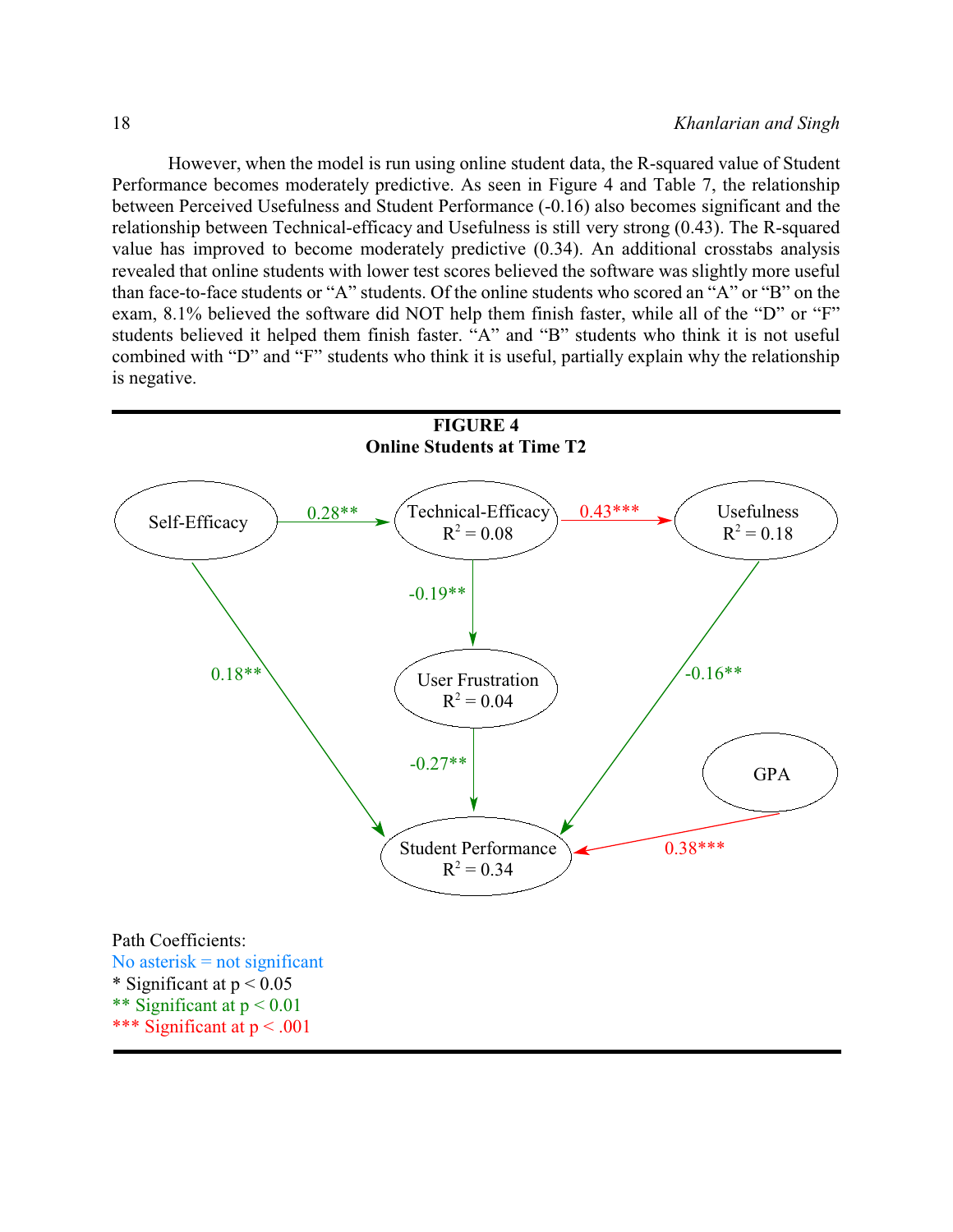# **Path Coefficients, Significance, and R-Squared for Online Students at Times T1, T2, and T3**

|                                                         | In-Person Students T1 |              |                      | In-Person Students T2 | In-Person Students T3 |              |  |
|---------------------------------------------------------|-----------------------|--------------|----------------------|-----------------------|-----------------------|--------------|--|
|                                                         | Path<br>Coefficients  | Significance | Path<br>Coefficients | Significance          | Path<br>Coefficients  | Significance |  |
| Technical-Efficacy to Usefulness                        | 0.52                  | p<.001       | 0.43                 | p<.001                | 0.49                  | p<.001       |  |
| Self-Efficacy to Technical-Efficacy                     | 0.27                  | p<.001       | 0.28                 | p<01                  | 0.27                  | p<.001       |  |
| Technical-Efficacy to Frustration                       | $-0.19$               | p<.01        | $-0.19$              | p<01                  | $-0.02$               | Not sig.     |  |
| Self-Efficacy to Student Performance                    | 0.25                  | p<.001       | 0.18                 | p<01                  | 0.39                  | p<.001       |  |
| <b>Usefulness to Student Performance</b>                | $-0.13$               | p<0.05       | $-0.16$              | p<01                  | $-0.17$               | p<.01        |  |
| <b>Frustration to Student Performance</b>               | $-0.09$               | Not sig.     | $-0.27$              | p<01                  | $-0.13$               | p<01         |  |
| <b>GPA</b> to Student Performance                       | 0.25                  | p<.001       | 0.38                 | p<.001                | 0.37                  | p<.001       |  |
| <b>Regression Model Dependent Variable</b><br>R-Squared |                       |              | R-Squared            |                       | R-Squared             |              |  |
| Usefulness                                              |                       | 0.27         | 0.18                 |                       | 0.24                  |              |  |
| Technical-Efficacy                                      |                       | 0.07         | 0.08                 |                       | 0.08                  |              |  |
| Frustration                                             | 0.04                  |              | 0.04                 |                       | 0.01                  |              |  |
| <b>Student Performance</b>                              |                       | 0.17         |                      | 0.34                  | 0.38                  |              |  |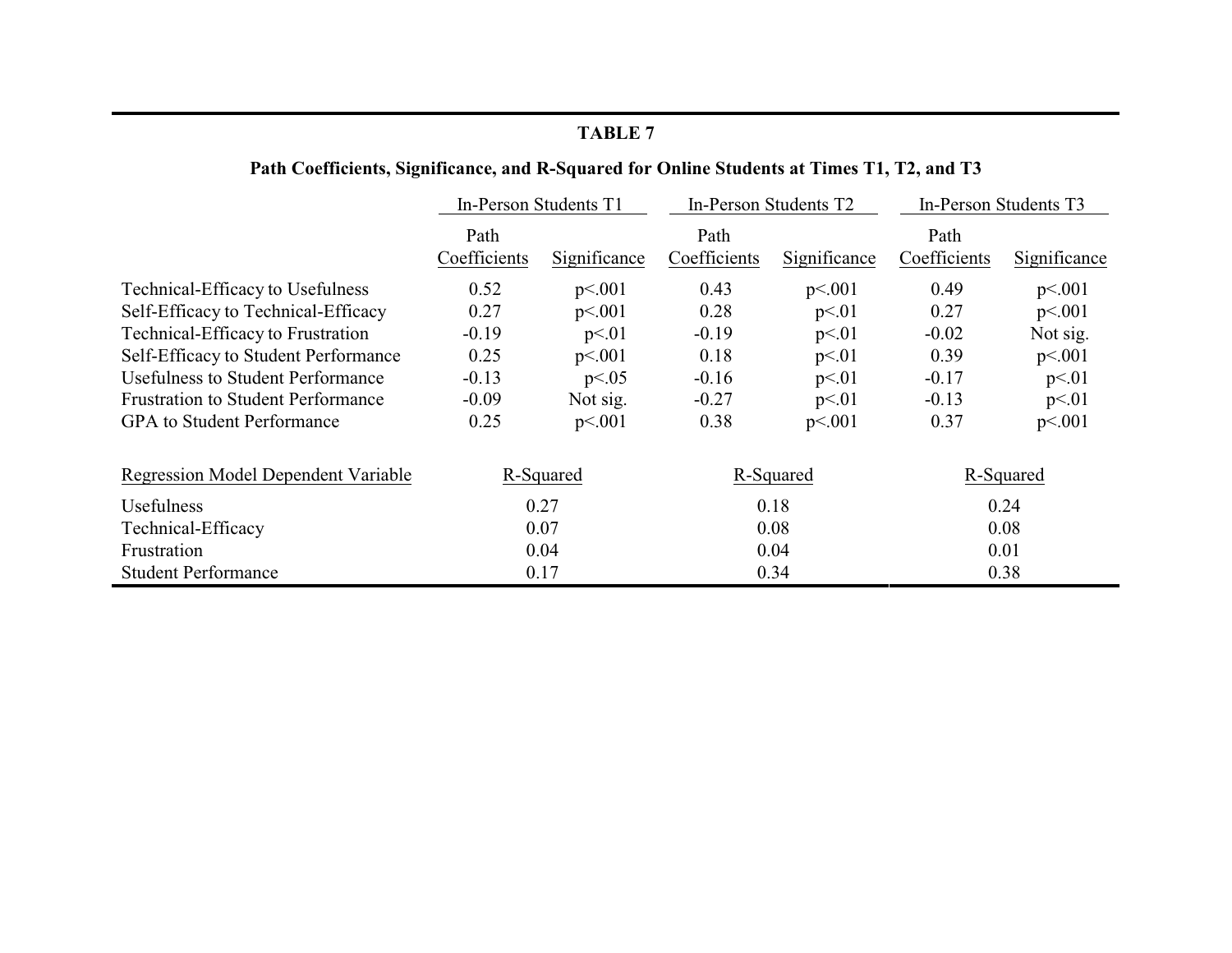The relationship between Technical Efficacy and Perceived Usefulness is always significant at the p<.001 level, even when we separate the students into online and face-to-face groups. These constructs are very strongly related. It is also interesting to note that Technical-Efficacy and Frustration are negatively related. The students who believe in their ability to complete the assignments did NOT report feeling anxious or helpless and did NOT report frustrating events.

#### **CONCLUSION**

In examining the responses of the in-person group, the technology constructs do not appear to have much of an effect on Student Performance. However, the responses of the lower scoring members of the online group lead us to believe that technology and frustration are significant issues that affect their performance. Interestingly, the lower scoring students also believe the software is more useful than the students who scored higher on the exam.

There are several limitations in this study. The study uses theory to derive concepts that are used as constructs in the exploration of factors that influence student performance in the WBH learning environment. Theory provides useful guidance in the identification of these factors. However, this study does not incorporate a complete view of the theoretical foundations from which the concepts and constructs are derived. In doing so, the current study is limited by an incomplete view of the theoretical foundations on which it is based. A more nuanced examination of the underlying theoretical concepts would enhance the richness of the theory-guided examination of the factors in the WBH learning environment that impact student performance. The models are based on responses from the students at one university. It is possible that other students would not answer the same way. The same person was the teacher to all students involved in this study. They may respond differently for different teachers. Also, there is normally a 25% D, W, or F rate for these classes. That could mean that the students who remained for the entire study are more persistent or more motivated. This may have skewed the data.

This paper helps educators and students understand that frustration with technical aspects of on-line learning environments is prevalent, and it has significant impact on students' performance. Moreover, the paper suggests that the impact of frustration changes over the course of the academic terms. This provides educators the opportunity to anticipate for students' frustration and design for it in their pedagogy. In addition, it provides students the opportunity to understand their frustration and mitigate its impact on their performance. For designers, the paper provides valuable insight and guidance to improve design of web-based homework software and online learning environments. Importantly, the authors hope that researchers would validate and extend our research on the impact of technology related factors, including frustration on students' learning outcomes to provide evidence-based guidance to educators, students, and technologists and drive significant improvements in prevalent and pervasive online learning environments.

Ours was an exploratory study. Our next step will be to refine the questionnaire to focus on frustration and its impact on student performance. We will also need to investigate the impact of frustration on students with higher grades compared to the effect on students with lower grades. Finally, an in-depth examination of these constructs in addition to a persistence construct and/or other emotional constructs might be interesting directions for continued study of technology and its impact on student performance.

#### **REFERENCES**

Agarwal, R., and E. Karahanna. 2000. Time Flies when You're Having Fun: Cognitive Absorption and Beliefs About Information Technology Usage. *MIS Quarterly* (Vol. 24, No. 4) 665-694.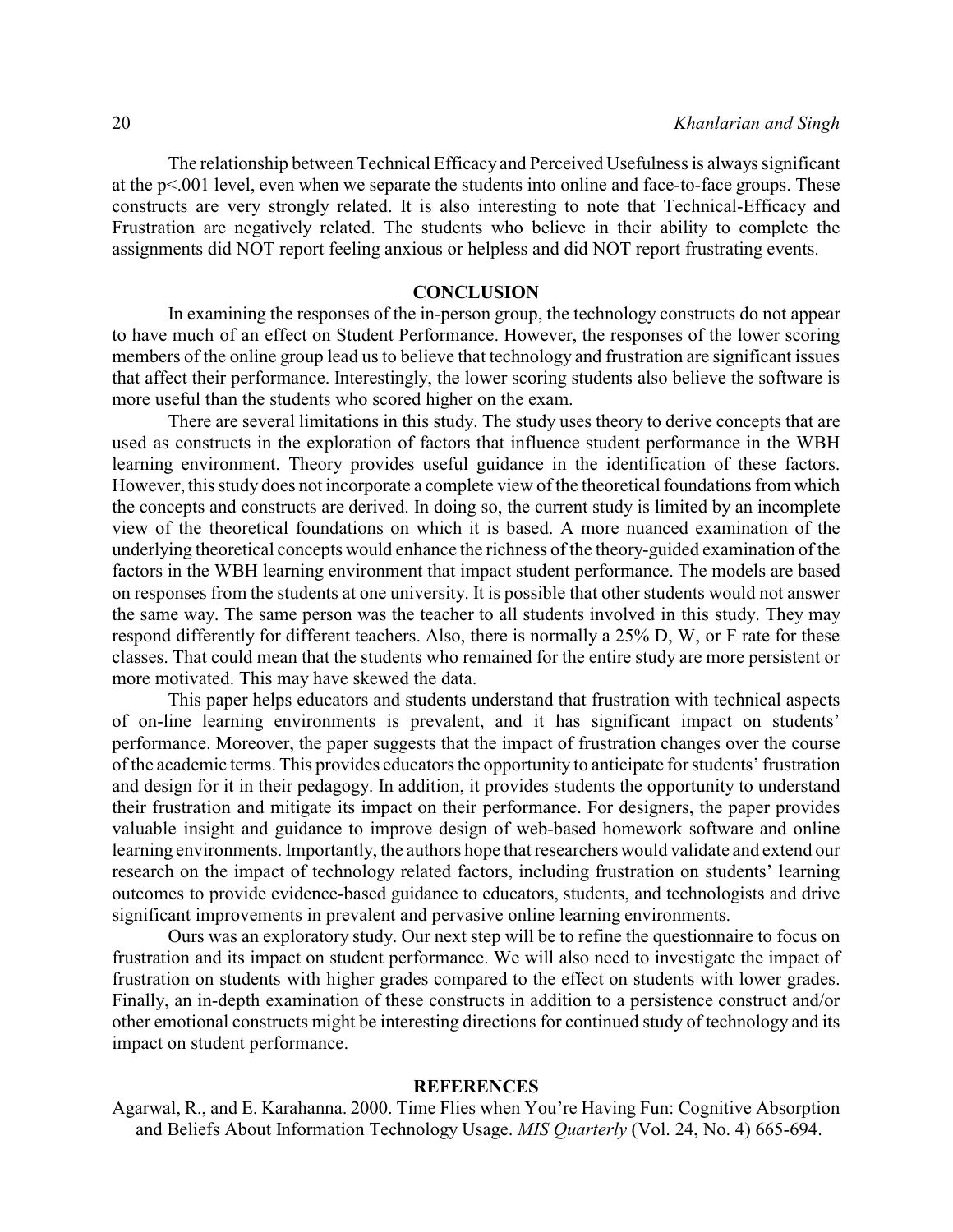- Artino, A. R. Jr. 2010. Online or Face-to-Face Learning? Exploring the Personal Factors that Predict Students' Choice of Instructional Format. *Internet and Higher Education* (Vol. 13) 272-276.
- Baker, S. B., A. T. Corbett, K. R. Koedinger, and A. Z. Wagner. 2004. Off-Task Behavior in the Cognitive Tutor Classroom: When Students "Game the System". Conference on Human Factors in Computing Systems, Proceedings of the SIGCHI conference on Human factors in computing systems, 383-390.
- Bandura, A. 1974. Behavior Theory and the Models of Man. *American Psychologist* (Vol. 29) 859- 69.
- \_\_\_\_\_\_\_. 1977. Self-Efficacy: Toward a Unifying Theory of Behavioral Change. *Psychological Review* (Vol. 84, No. 2) 191-215.
- Berkowitz, L. 1989. Frustration-Aggression Hypothesis: Examination and Reformulation *Psychological Bulletin* (Vol. 106, No. 1) 59-73.
- Bessiere, K., J. Newhagen, J. Robinson, and B. Shneiderman. 2006. A Model for Computer Frustration: The Role of Instrumental and Dispositional Factors on Incident, Session, and Post-Session Frustration and Mood. *Computers in Human Behavior* (Vol. 22) 941-961.
- Bonham, S., R. Beichner, and D. Deardorff. 2001. Online Homework: Does it Make a Difference? *The Physics Teacher* (Vol. 29) 292-296.
- Brown, S. A., A. P. Massey, M. M. Montoya-Weiss, and J. R. Burkman. 2002. Do I Really Have To? User Acceptance of Mandated Technology. *European Journal of Information Systems* (Vol. 11, No. 4) 283-295.
- Bruque, S., J. Moyano, and J. Eisenberg. 2008-9. Individual Adaptation to IT-Induced Change: The Role of Social Networks. *Journal of Management Information Systems*(Vol. 25, No. 3) 177-206.
- Caruso, J. B. 2004. ECAR Study of Students and Information Technology, 2004: Convenience, Connection, and Control. EDUCAUSE, [http://www.educause.edu/ir/library/pdf/ERS0405/](https://net.educause.edu/ir/library/pdf/ERS0405/ekf0405.pdf) [ekf0405.pdf](https://net.educause.edu/ir/library/pdf/ERS0405/ekf0405.pdf), UNCG library, viewed December 30, 2009.
- Ceaparu, I., J. Lazar, K. Bessiere, J. Robinson, and B. Shneiderman. 2004. Determining Causes and Severity of End-User Frustration. *International Journal of Human-Computer Interaction* (Vol. 17, No. 3) 333-356.
- Cennamo, K. S., W. C. Saveny, and P. L. Smith. 1991. Mental Effort and Video-Based Learning: The Relationship of Preconceptions and the Effects of Interactive and Covert Practice. *Educational Technology Research and Development* (Vol. 39, No. 1) 5-16.
- Chin, W. W. 1995. On the Use, Usefulness, and Ease of Use of Structural Equation Modeling in MIS Research: A Note of Caution. *Management Information Systems Quarterly* (June) 237-245. \_\_\_\_\_\_\_. 1998. Issues and Opinion on Structural Equation Modeling. *Management Information Systems Quarterly* (Vol. 22, No. 1) 1-3.
- Compeau, D. R., and C. A. Higgins. 1995. Computer Self-Efficacy: Development of a Measure and Initial Test. *MIS Quarterly* (Vol. 19, No. 2) 189-211.
- Cron, W. L., J. W. Slocum, Jr., D. VandeWalle, and Q. Fu. 2005. The Role of Goal Orientation on Negative Emotions and Goal Setting when Initial Performance Falls Short of One's Performance Goal. *Human Performance* (Vol. 18, No. 1) 55-80.
- Davis, F.D., R. P. Bagozzi, and P. R. Warshaw. 1989. User Acceptance of Computer Technology: A Comparison of Two Theoretical Models. *Management Science* (Vol. 35, No. 8) 982-1003.
- Doob, L. W., and R. R. Sears. 1939. Factors Determining Substitute Behavior and the Overt Expression of Aggression. *The Journal of Abnormal and Social Psychology* (Vol. 34, No. 3) 293- 313.